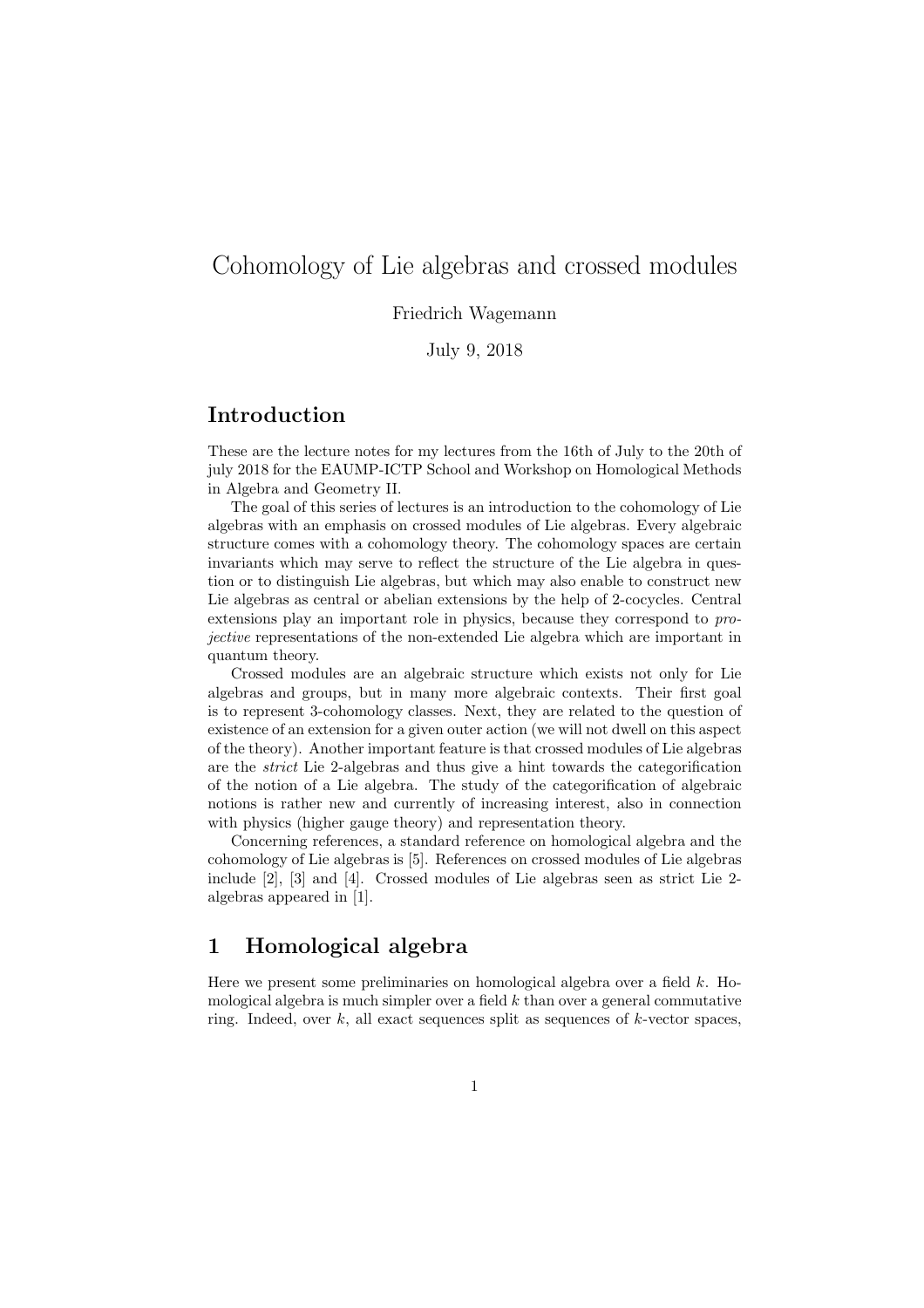while there are non-splitting exact sequences over  $\mathbb Z$  like for example

$$
0 \to \mathbb{Z}/2\mathbb{Z} \to \mathbb{Z}/4\mathbb{Z} \to \mathbb{Z}/2\mathbb{Z} \to 0.
$$

**Definition 1.1.** A complex (of k-vector spaces)  $(C^*, d_*)$  is a sequence of klinear maps

$$
C_0 \stackrel{d_0}{\rightarrow} C_1 \stackrel{d_1}{\rightarrow} \dots C^{r-1} \stackrel{d_{r-1}}{\rightarrow} C^r \stackrel{d_r}{\rightarrow} C^{r+1} \rightarrow \dots
$$

for  $0 \leq r$  such that  $d_r \circ d_{r-1} = 0$  for all  $r \geq 1$ .

**Remark 1.2.** The fact that  $d_{r-1}: C^{r-1} \to C^r$  is expressed as saying that  $d_{r-1}$  increases degree or that  $(C^*, d_*)$  is a cohomological complex or a cochain complex. There is a variant where  $d_{r-1}$  diminishes degree and this variant is then called a homological complex or chain complex.

**Definition 1.3.** The cohomology of a complex  $(C^*, d_*)$  is by definition the sequence of vector spaces  $H^*(C^*, d_*)$  where

$$
H^{p}(C^*, d_*) = \frac{\ker (d_p : C^p \to C^{p+1})}{\text{im } (d_{p-1} : C^{p-1} \to C^p)}.
$$

Elements of ker  $(d_p : C^p \to C^{p+1})$  are called p-cocycles of  $C^*$ , elements of  $\text{im}(d_{p-1}: C^{p-1} \to C^p)$  are called p-coboundaries of  $C^*$ . The subspace of pcocycles is denoted  $Z^p(C^*, d_*)$ , and the subspace of p-coboundaries is denoted  $B^p(C^*, d_*).$ 

**Remark 1.4.** Observe that  $H^p(C^*, d_*)$  is well-defined, because im  $(d_{p-1}$ :  $C^{p-1} \rightarrow C^p$ )  $\subset \text{ker}(d_p : C^p \rightarrow C^{p+1})$  by the requirement  $d_p \circ d_{p-1} = 0$ . Observe that if the sequence

$$
C_0 \stackrel{d_0}{\rightarrow} C_1 \stackrel{d_1}{\rightarrow} \dots C^{r-1} \stackrel{d_{r-1}}{\rightarrow} C^r \stackrel{d_r}{\rightarrow} C^{r+1} \rightarrow \dots
$$

is exact (i.e. im  $(d_{p-1}: C^{p-1} \to C^p) = \text{ker} (d_p: C^p \to C^{p+1})$  for all  $p \ge 1$ ), then  $H^p(C^*, d_*) = 0$  for all  $p \geq 0$ . Therefore the cohomology measures the deviation from exactness of a complex.

**Definition 1.5.** A morphism of complexes  $\varphi^* : (C^*, d_*^C) \to (D^*, d_*^D)$  is a sequence of k-linear maps  $\varphi^p : C^p \to D^p$  such that for all  $p \geq 0$ , the diagrams



are commutative. Here we have written  $d_p^C$  for the differential belonging to the complex  $(C^*, d_*^C)$  and  $d_p^D$  for the one belonging to  $(D^*, d_*^D)$ , but we will denote generically all differentials by  $d_p$  or even d in the following in order to lighten the notation.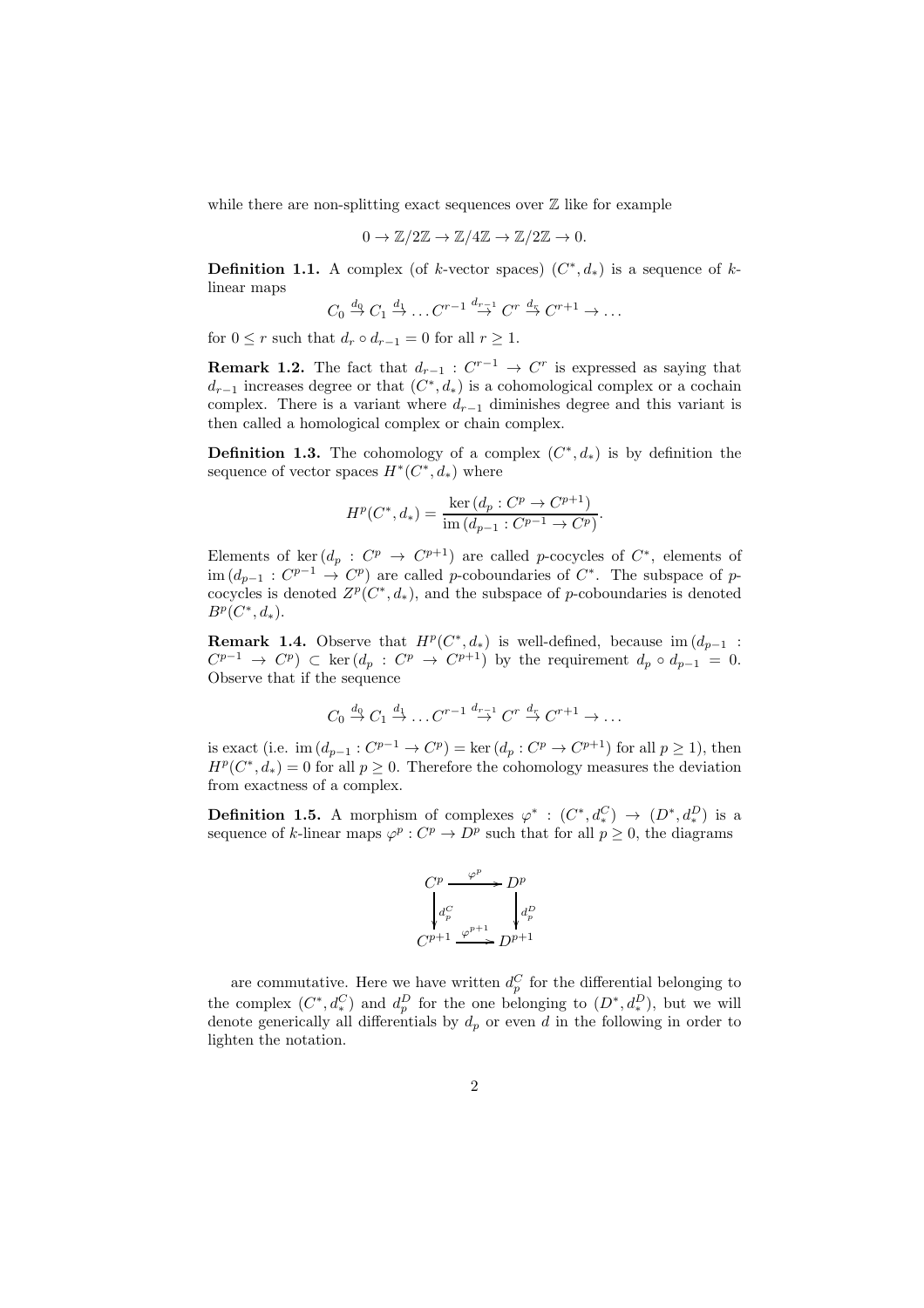**Lemma 1.6.** A morphism of complexes  $\varphi^* : (C^*, d_*) \to (D^*, d_*)$  induces a well-defined k-linear map  $H^p(\varphi): H^p(C^*, d_*) \to H^p(D^*, d_*)$  in cohomology for all  $p \geq 0$ .

Proof. We have a commutative diagram

$$
C^{p-1} \xrightarrow{d} C^p \xrightarrow{d} C^{p+1}
$$
  

$$
\downarrow \varphi^{p-1} \qquad \qquad \downarrow \varphi^p \qquad \qquad \downarrow \varphi^{p+1}
$$
  

$$
D^{p-1} \xrightarrow{d} D^p \xrightarrow{d} D^{p+1}
$$

Therefore,  $\varphi^p$  sends cocycles to cocycles and coboundaries to coboundaries. The map  $H^p(\varphi) : H^p(C^*, d_*) \to H^p(D^*, d_*)$  is defined by  $H^p(\varphi)[c] := [\varphi(c)],$ where c is a p-cocycle and [c] denotes its class in  $H^p(C^*, d_*)$ , while  $[\varphi(c)]$  denotes the class of the *p*-cocycle  $\varphi(c)$  in  $H^p(D^*, d_*).$  $\Box$ 

**Definition 1.7.** A homotopy between morphisms of complexes  $\psi^*, \varphi^*: (C^*, d_*) \to$  $(D^*, d_*)$  is a sequence of k-linear maps  $h_p: C^p \to D^{p-1}$  for all  $p \ge 1$  such that

$$
\phi^p - \varphi^p = h_{p+1} \circ d_p^C + d_{p-1}^D \circ h_p
$$

for all  $p \geq 1$ .

**Lemma 1.8.** If there exists a homotopy  $h_*$  between two morphisms of complexes  $\psi^*, \varphi^*: (C^*, d_*) \to (D^*, d_*),$  then the induced k-linear maps  $H^p(\varphi)$  and  $H^p(\psi)$ coincide for all  $p \geq 0$ .

*Proof.* For all  $c \in C^p$ , we have

$$
\phi^{p}(c) - \varphi^{p}(c) = h_{p+1} \circ d_{p}^{C}(c) + d_{p-1}^{D} \circ h_{p}(c).
$$

Therefore we obtain for a *p*-cocycle  $c \in Z^p(C^*, d_*)$ 

$$
\phi^p(c) - \varphi^p(c) = d_{p-1}^D \circ h_p(c).
$$

This implies that  $H^p(\varphi)[c] = H^p(\psi)[c]$ .

Definition 1.9. A contracting homotopy is a homotopy between the morphisms of complexes  $\mathrm{id}_C : (C^*, d_*) \to (C^*, d_*)$  and the zero map  $0 : (C^*, d_*) \to (C^*, d_*)$ .

**Lemma 1.10.** If there exists a contracting homotopy of the complex  $(C^*, d_*)$ , then its cohomology vanishes, i.e.  $H^p(C^*, d_*) = 0$  for all  $p \geq 0$ .

Proof. Exercise.

 $\Box$ 

 $\Box$ 

Definition 1.11. A short exact sequence of complexes is a sequence of morphisms of complexes ∗ ∗

$$
0 \to C_1^* \xrightarrow{\varphi^*} C_2^* \xrightarrow{\psi^*} C_3^* \to 0
$$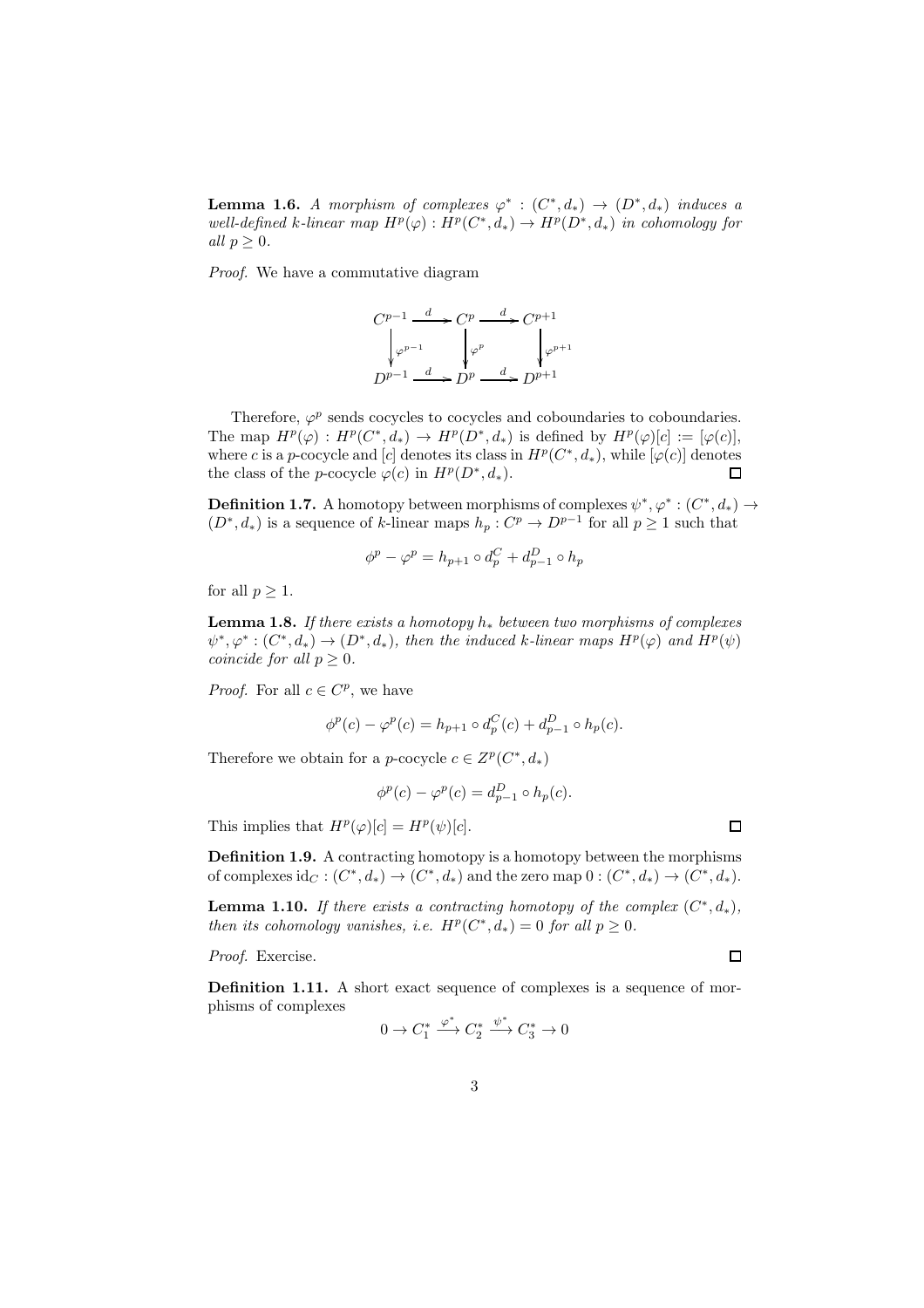such that for all  $p \geq 0$ , the sequence of k-vector spaces

$$
0 \to C_1^p \xrightarrow{\varphi^p} C_2^p \xrightarrow{\psi^p} C_3^p \to 0
$$

is exact.

Theorem 1.12. A short exact sequence of complexes

$$
0 \to C_1^* \xrightarrow{\varphi^*} C_2^* \xrightarrow{\psi^*} C_3^* \to 0
$$

induces a long exact sequence in cohomology, i.e. there exists a k-linear map  $\partial^p: H^p(C_3^*) \to H^{p+1}(C_1^*)$ , called the connecting homomorphism, such that the sequence of k-vector spaces

$$
\dots \xrightarrow{\partial^{p-1}} H^p(C_1^*) \xrightarrow{H^p(\varphi)} H^p(C_2^*) \xrightarrow{H^p(\psi)} H^p(C_3^*) \xrightarrow{\partial^p} H^{p+1}(C_1^*) \to \dots
$$

is exact.

Proof. Exercise.

 $\Box$ 

**Lemma 1.13** (Five Lemma). Suppose there is a commutative diagram of  $k$ vector spaces



with exact rows and such that  $\varphi'$  and  $\varphi''$  are isomorphisms. Then  $\varphi$  is an isomorphism.

Proof. Exercise.

 $\Box$ 

# 2 Lie algebras

Starting from here, we suppose that the characteristic of the field  $k$  is different from 2.

**Definition 2.1.** A Lie algebra is a k-vector space  $\mathfrak g$  with a k-bilinear map  $[, ]: \mathfrak{g} \times \mathfrak{g} \rightarrow \mathfrak{g}$ , called the bracket, such that

- (a) [,] is antisymmetric, i.e. for all  $x, y \in \mathfrak{g}$ :  $[x, y] = -[y, x]$ .
- (b) [,] satisfies the Jacobi identity, i.e. for all  $x, y, z \in \mathfrak{g}$ :

$$
[x,[y,z]] + [y,[z,x]] + [z,[x,y]] = 0.
$$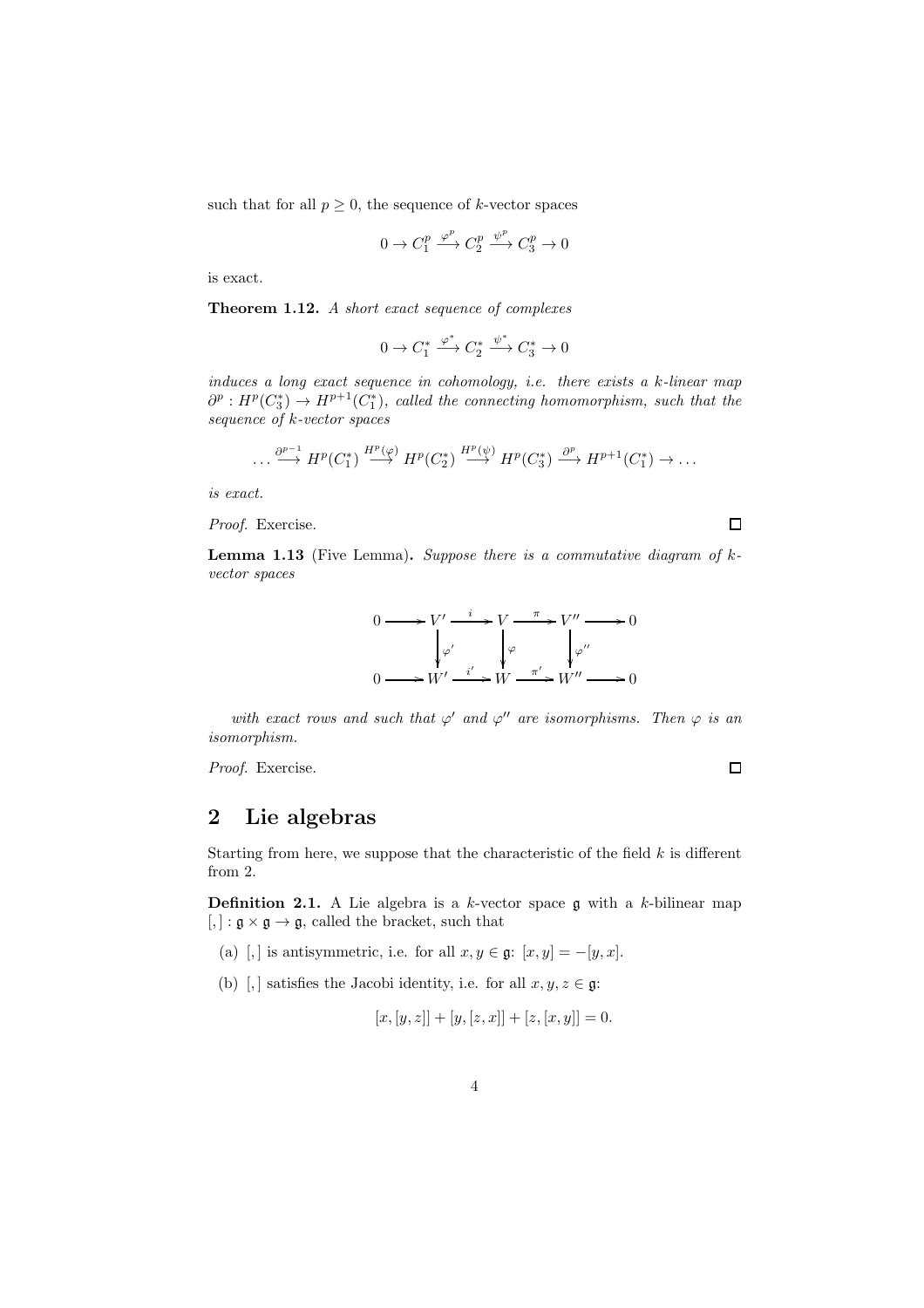- Example 2.2. (a) The most basic example of a Lie algebra is the Lie algebra  $A_{\text{Lie}}$  underlying an associative algebra A. By definition,  $A_{\text{Lie}}$  is the kvector space A with the bracket  $[a, b] := ab - ba$  for all  $a, b \in A$ . This applies for example to the associative algebra of  $n \times n$ -matrices  $M_n(k)$ over the field  $k$ , or to the associative algebra of endomorphisms  $End(V)$ of a  $k$ -vector space  $V$ . In the first case, the corresponding Lie algebra is denoted  $\mathfrak{gl}_n(k)$ , in the second case, it is denoted  $\mathfrak{gl}(V)$ .
	- (b) Another different way of associating to an associative algebra A a Lie algebra is to consider its Lie algebra of derivations  $Der(A)$ . A derivation of A is a linear map  $f : A \to A$  such that  $f(ab) = af(b) + f(a)b$  for all  $a, b \in A$ . The composition of two derivations  $f_1, f_2$  is in general not a derivation, but  $[f_1, f_2] := f_1 \circ f_2 - f_2 \circ f_1$  is easily verified to be a derivation. This bracket renders  $Der(A)$  a k-Lie algebra.
	- (c) This last example has a geometric analogue: The vector fields on a smooth manifold (or on a smooth algebraic variety) form a  $k$ -Lie algebra, where we suppose  $k = \mathbb{R}$  or  $\mathbb{C}$  for smooth manifolds. In case  $M = G$  a Lie group (like the Lie group  $Gl_n(k)$ ,  $Sl_n(k)$ ,  $SO_n(\mathbb{R})$ , or  $Sp_n(\mathbb{R})$ ), the left-invariant vector fields form a Lie subalgebra which leads to the Lie algebra of a Lie group (in the examples, this gives  $\mathfrak{gl}_n(k)$ ,  $\mathfrak{sl}_n(k)$ ,  $\mathfrak{so}_n(\mathbb{R})$  or  $\mathfrak{sp}_n(\mathbb{R})$ ). The difference is that while the Lie algebra of left-invariant vector fields on a Lie group is a finite-dimensional Lie algebra, the Lie algebra of all smooth vector fields on any smooth manifold is an infinite-dimensional Lie algebra.

**Definition 2.3.** A k-linear map  $f : \mathfrak{g} \to \mathfrak{h}$  between k-Lie algebras g and h is called a Lie algebra morphism in case for all  $x, y \in \mathfrak{g}$ , we have

$$
f([x, y]) = [f(x), f(y)].
$$

**Example 2.4.** Beyond the zero map and the identity id :  $\mathfrak{g} \rightarrow \mathfrak{g}$ , a more interesting example is the trace

$$
\mathrm{tr}: \mathfrak{gl}_n(k) \to k.
$$

The 1-dimensional  $k$ -vector space  $k$  carries here the abelian or trivial Lie algebra structure, i.e. the bracket map is the zero map. The trace is a Lie algebra homomorphism, because the trace of a commutator is zero. This identifies  $\mathfrak{sl}_n(k)$  as the kernel of the trace map.

Definition 2.5. A sub vector space  $\mathfrak{h} \subset \mathfrak{g}$  is a Lie subalgebra in case the bracket in g of two elements in h lies still in h: For all  $x, y \in \mathfrak{h}$ ,  $[x, y] \in \mathfrak{h}$ . It is called an ideal, in case for all  $x \in \mathfrak{g}$  and all  $y \in \mathfrak{h}$ ,  $[x, y] \in \mathfrak{h}$ .

Lemma 2.6. The kernel of a morphism of Lie algebras is an ideal.

In case  $\mathfrak{h} \subset \mathfrak{g}$  is an ideal, the quotient vector space  $\mathfrak{g}/\mathfrak{h}$  carries an induced bracket and becomes a Lie algebra. In the above example,  $\mathfrak{sl}_n(k)$  is an ideal and the quotient vector space becomes the trivial Lie algebra k.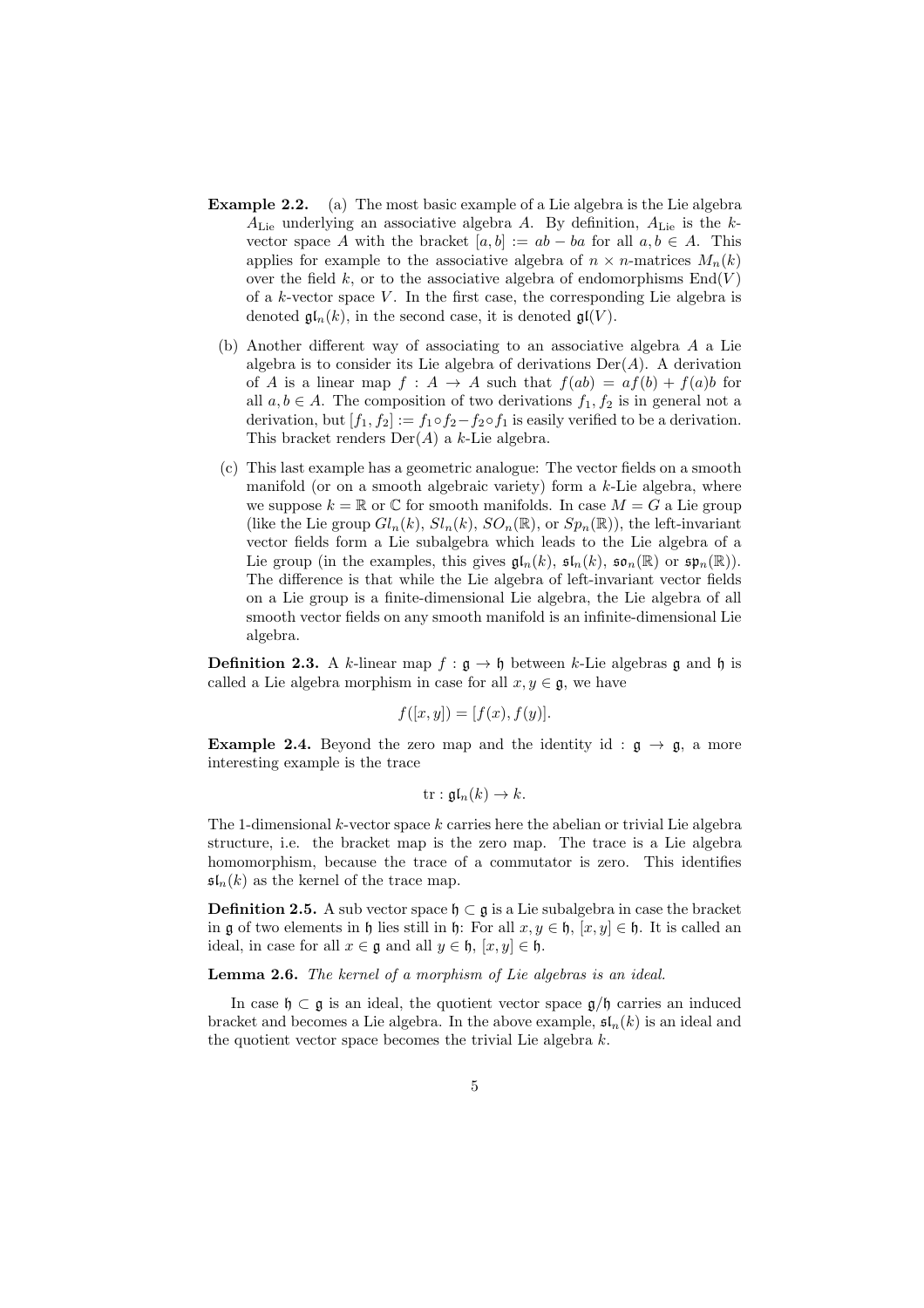**Definition 2.7.** Let V be a k-vector space and  $\mathfrak{g}$  a k-Lie algebra. V is called a g-module in case there exists a morphism of Lie algebras  $\phi : \mathfrak{g} \to \mathfrak{gl}(V)$ . Denoting the action more simply by  $\phi(x)(v) =: x \cdot v$ , the property to be a morphism of Lie algebras reads for all  $x, y \in \mathfrak{g}$  and all  $v \in V$ 

$$
x \cdot (y \cdot v)) - y \cdot (x \cdot v) = [x, y] \cdot v.
$$

Example 2.8. It is easy to verify that A-modules for an associative algebra A become  $A_{\text{Lie}}$ -modules. For example, the  $M_n(k)$ -module  $k^n$  becomes a  $\mathfrak{gl}_n(k)$ module (where the action is given by the action of a matrix on a vector).

# 3 Cohomology of Lie algebras

Let  $\mathfrak g$  be a k-Lie algebra and V be a  $\mathfrak g$ -module. We associate to this data a complex of k-vector spaces  $(C^*(\mathfrak{g}, V), d_*)$ . Namely, we set

$$
C^p(\mathfrak{g}, V) = \mathrm{Alt}(\mathfrak{g}^p, V)
$$

for  $p \geq 1$  and  $C^{0}(\mathfrak{g}, V) = V$ . Here  $\mathrm{Alt}(W^{n}, V)$  for two vector spaces V, W denotes the space of  $k$ -multilinear, alternating maps from  $W<sup>n</sup>$  to  $V$ . These multilinear maps  $c \in \text{Alt}(\mathfrak{g}^p, V)$  are antisymmetric in adjacent entries, i.e. for all  $w_1, \ldots, w_n \in W$ , we have

$$
c(w_1, \ldots, w_i, w_{i+1}, \ldots, w_n) = -c(w_1, \ldots, w_{i+1}, w_i, \ldots, w_n).
$$

General elements  $w_i$  and  $w_j$  can change places in the entries of c by encountering the sign of the permutation exchanging the two entries. Observe that in case g is of dimension n,  $\text{Alt}(\mathfrak{g}^n, V)$  has the same dimension as V and  $\text{Alt}(\mathfrak{g}^{n+1}, V) = 0$ . This follows from the fact that there is a unique k-multilinear, alternating map  $\mathrm{Alt}(\mathfrak{g}^n, k)$  up to scalar multiple in this case.

The Chevalley-Eilenberg complex is given by the following differential  $d_p$ :  $C^p(\mathfrak{g}, V) \to C^{p+1}(\mathfrak{g}, V)$ . For  $c \in C^p(\mathfrak{g}, V)$ , we set

$$
d_p c(x_1, \ldots, x_{p+1}) = \sum_{1 \leq i < j \leq p+1} (-1)^{i+j} c([x_i, x_j], x_1, \ldots, \hat{x_i}, \ldots, \hat{x_j}, \ldots, x_{p+1}) + \newline - \sum_{i=1}^{p+1} (-1)^i x_i \cdot c(x_1, \ldots, \hat{x_i}, \ldots, x_{p+1}).
$$

**Lemma 3.1.**  $d_{p+1} \circ d_p = 0$  for all  $p \ge 0$ .

Proof. One possible proof is by brute force computation. Another possible proof uses the simplicial structure of the map  $d_p$ . Here we present a proof relying on the Cartan calculus on the Chevalley-Eilenberg complex. Introduce the following operations for  $x \in \mathfrak{g}$ .

$$
L_x: C^p(\mathfrak{g}, V) \to C^p(\mathfrak{g}, V),
$$
  

$$
c \mapsto ((x_1, \dots, x_p) \mapsto x \cdot c(x_1, \dots, x_p) - \sum c(x_1, \dots, [x, x_i], \dots, x_p).
$$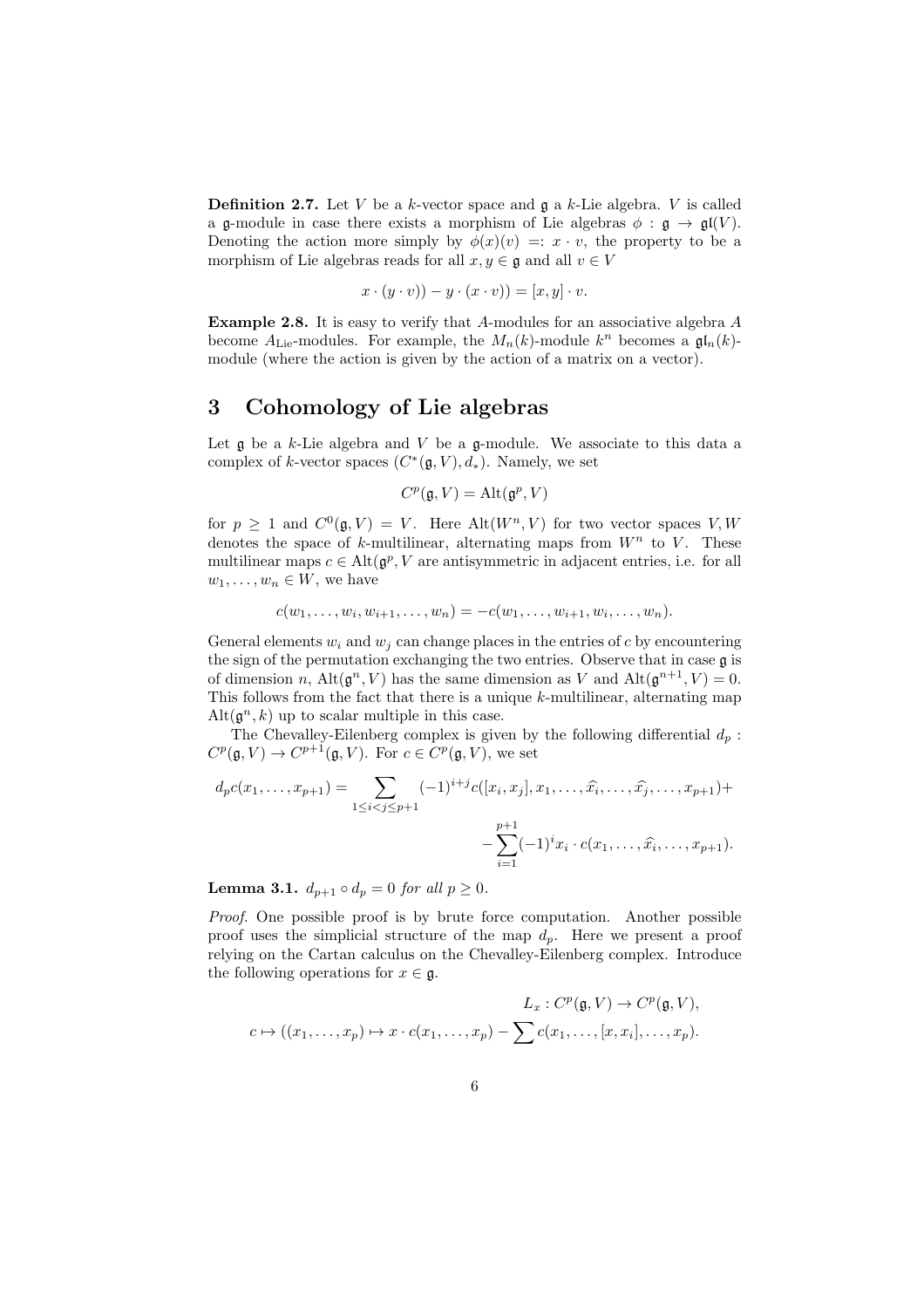$$
i_x: C^p(\mathfrak{g}, V) \to C^{p-1}(\mathfrak{g}, V), c \mapsto ((x_1, \ldots, x_{p-1}) \mapsto c(x, x_1, \ldots, x_{p-1}).
$$

We have the following relations between these operators and the Chevalley-Eilenberg differential d (where we now omit the dimensional index for better readability).

- (a)  $L_x = d \circ i_x + i_x \circ d$ ,
- (b)  $L_x \circ L_y L_y \circ L_x = L_{[x,y]},$
- (c)  $L_x \circ i_y i_y \circ L_x = i_{[x,y]},$
- (d)  $L_r \circ d = d \circ L_r$ .

These are Cartan's formulas. They also hold on the de Rham complex of differential forms. Formulas (b) and (c) only hold for strictly positive  $p$ . We leave the proof of these formulas as Exercises.

Let us conclude the proof of the lemma by induction using  $(a)-(d)$ . For  $p = 0, x_1, x_2 \in \mathfrak{g}$  and  $v \in V$ , we have

$$
d^2v(x_1, x_2) = -dv([x_1, x_2]) + x_1 \cdot dv(x_2) - x_2 \cdot dv(x_1)
$$
  
= 
$$
-[x_1, x_2] \cdot v + x_1 \cdot (x_2 \cdot v) - x_2 \cdot (x_1 \cdot v) = 0.
$$

For  $p > 0$ ,  $c \in C^p(\mathfrak{g}, V)$  and  $x_1, \ldots, x_{p+2} \in \mathfrak{g}$ , we have

$$
(d2c)(x1,...,xp+2) = (ix1 \circ d \circ d)(c)(x2,...,xp+2)
$$
  
= (L<sub>x<sub>1</sub></sub> \circ d - d \circ i<sub>x<sub>1</sub></sub> \circ d)(c)(x<sub>2</sub>,...,x<sub>p+2</sub>)  
= (L<sub>x<sub>1</sub></sub> \circ d - d \circ L<sub>x<sub>1</sub></sub> + d \circ d \circ i<sub>x<sub>1</sub></sub>)(c)(x<sub>2</sub>,...,x<sub>p+2</sub>)  
= 0.

Here we have used (a) in the second and third line, and finally formula (d) and the induction hypothesis  $d \circ d = 0$  on  $C^{p-1}(\mathfrak{g}, V)$ .  $\Box$ 

**Definition 3.2.** The *p*-th comology space of the Lie algebra  $\mathfrak g$  with values in the g-module V is by definition  $H^p(C^*(\mathfrak{g}, V), d_*)$ .

### 4 Interpretations of low degree cohomology spaces

In degree  $p = 0$ , the cohomology space  $H^0(\mathfrak{g}, V)$  is simply the space of  $\mathfrak{g}$ invariants  $V^{\mathfrak{g}}$  in V:

$$
V^{\mathfrak{g}} := \{ v \in V \, | \, \forall x \in \mathfrak{g} : x \cdot v = 0 \}.
$$

This follows immediately from the facts that  $H^0(\mathfrak{g}, V) = Z^0(\mathfrak{g}, V)$  and that the coboundary operator  $d_0: V \to C^1(\mathfrak{g}, V)$  is given by  $v \mapsto (x \mapsto x \cdot v)$ .

and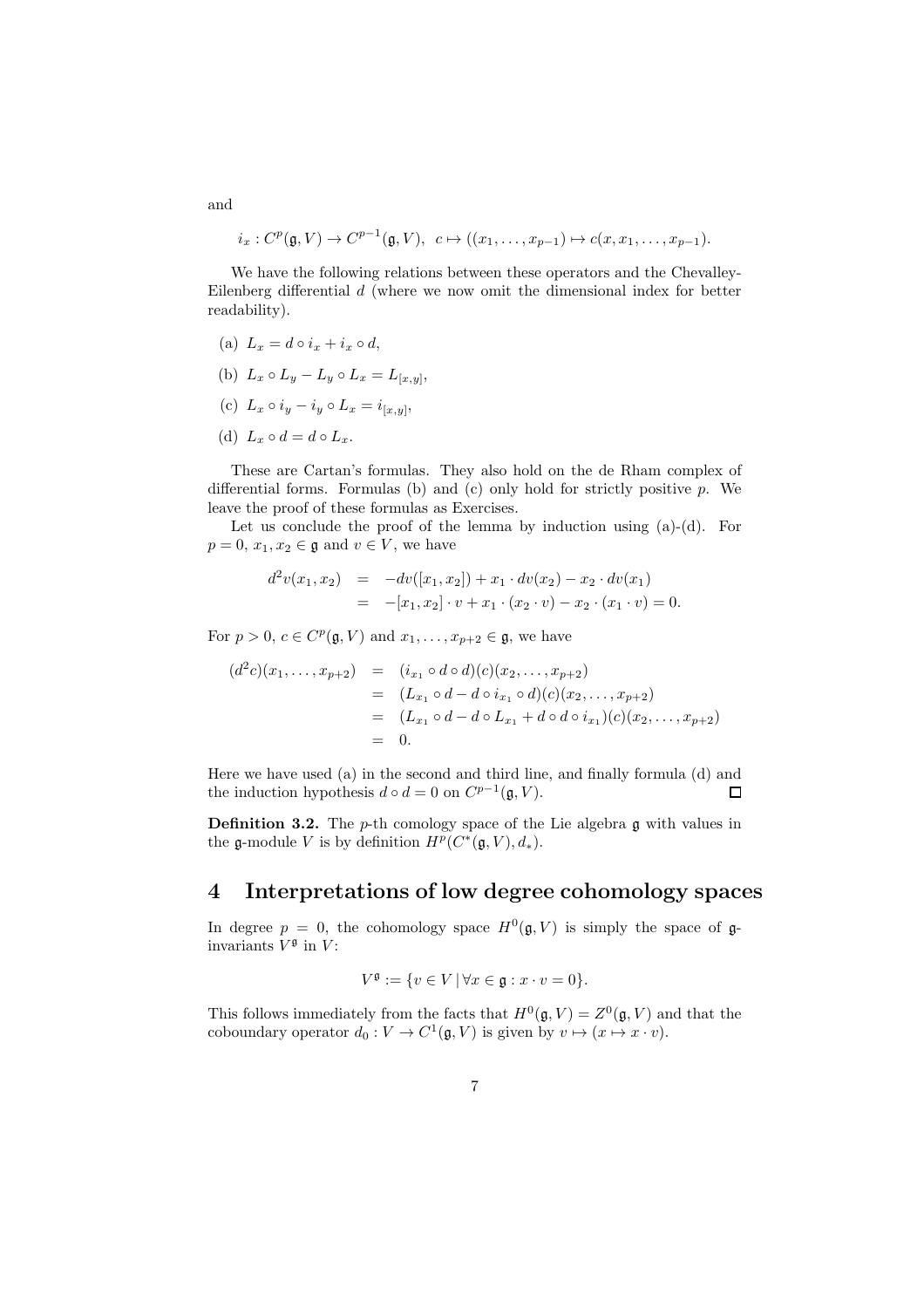- **Example 4.1.** (a) For the action of  $\mathfrak{gl}_n(k)$  on  $k^n$ , the invariants are zero. Indeed, the zero vector  $v = 0 \in k^n$  is the only vector which satisfies  $x \cdot v = 0$  for all matrices  $x \in \mathfrak{gl}_n(k)$ .
- (b) For the action of the Lie algebra  $\mathfrak{so}_3(\mathbb{R})$  of traceless antisymmetric matrices on  $\mathbb{R}^3$ , we have as invariants still only the zero vector.

In degree  $p = 1$ , we obtain

$$
Z^1(\mathfrak{g}, V) = \{c : \mathfrak{g} \to V \, | \, \forall x, y \in \mathfrak{g} : c[x, y] - x \cdot c(y) + y \cdot c(x) = 0\}.
$$

Observe that this is a derivation property for the linear map  $c : \mathfrak{g} \to V : c$  is called a derivation in case for all  $x, y \in \mathfrak{g}: c[x, y] = x \cdot c(y) - y \cdot c(x)$ . The space of derivations is denoted by  $\mathfrak{der}(\mathfrak{g}, V)$ . One calls *inner derivation* a derivation  $c : \mathfrak{g} \to V$  which is obtained as  $c_v(x) := x \cdot v$  for some  $v \in V$ . The space of inner derivations is denoted index  $(\mathfrak{g}, V)$ . Thus trivially

$$
H^{1}(\mathfrak{g}, V) = \mathfrak{der}\left(\mathfrak{g}, V\right) / \mathfrak{inDer}\left(\mathfrak{g}, V\right).
$$

For example, in the special case where  $V = k$  is the trivial 1-dimensional gmodule (i.e. all operations  $x \cdot v = 0$ ), this gives

$$
H^1(\mathfrak{g},k) = \Bigl(\mathfrak{g}\,/\,[\mathfrak{g},\mathfrak{g}]\Bigr)^*,
$$

the k-linear dual of the quotient of  $\mathfrak g$  with respect to the commutator ideal  $[\mathfrak g, \mathfrak g]$ , i.e. the subspace generated by all commutators  $[x, y]$  for  $x, y \in \mathfrak{g}$ . For the Lie algebra  $\mathfrak{gl}_n(k)$ , we obtain here

$$
H^{1}(\mathfrak{gl}_{n}(k),k)=\Big(\mathfrak{gl}_{n}(k)\,/\,[\mathfrak{gl}_{n}(k),\mathfrak{gl}_{n}(k)]\Big)^{*}=k^{*},
$$

because  $[\mathfrak{gl}_n(k), \mathfrak{gl}_n(k)] = \mathfrak{sl}_n(k).$ 

**Proposition 4.2.** (a) A homomorphism of  $\mathfrak{g}\text{-modules } f : V \to W$  induces a k-linear map

$$
f_*: H^*(\mathfrak{g}, V) \to H^*(\mathfrak{g}, W), [c] \mapsto [f \circ c].
$$

(b) A short exact sequence of g-modules

$$
0\to V'\stackrel{f}{\to} V\stackrel{g}{\to} V''\to 0
$$

induces a long exact sequence in cohomology.

Proof. Both statements are exercises. Use Theorem 1.12 for the second assertion.  $\Box$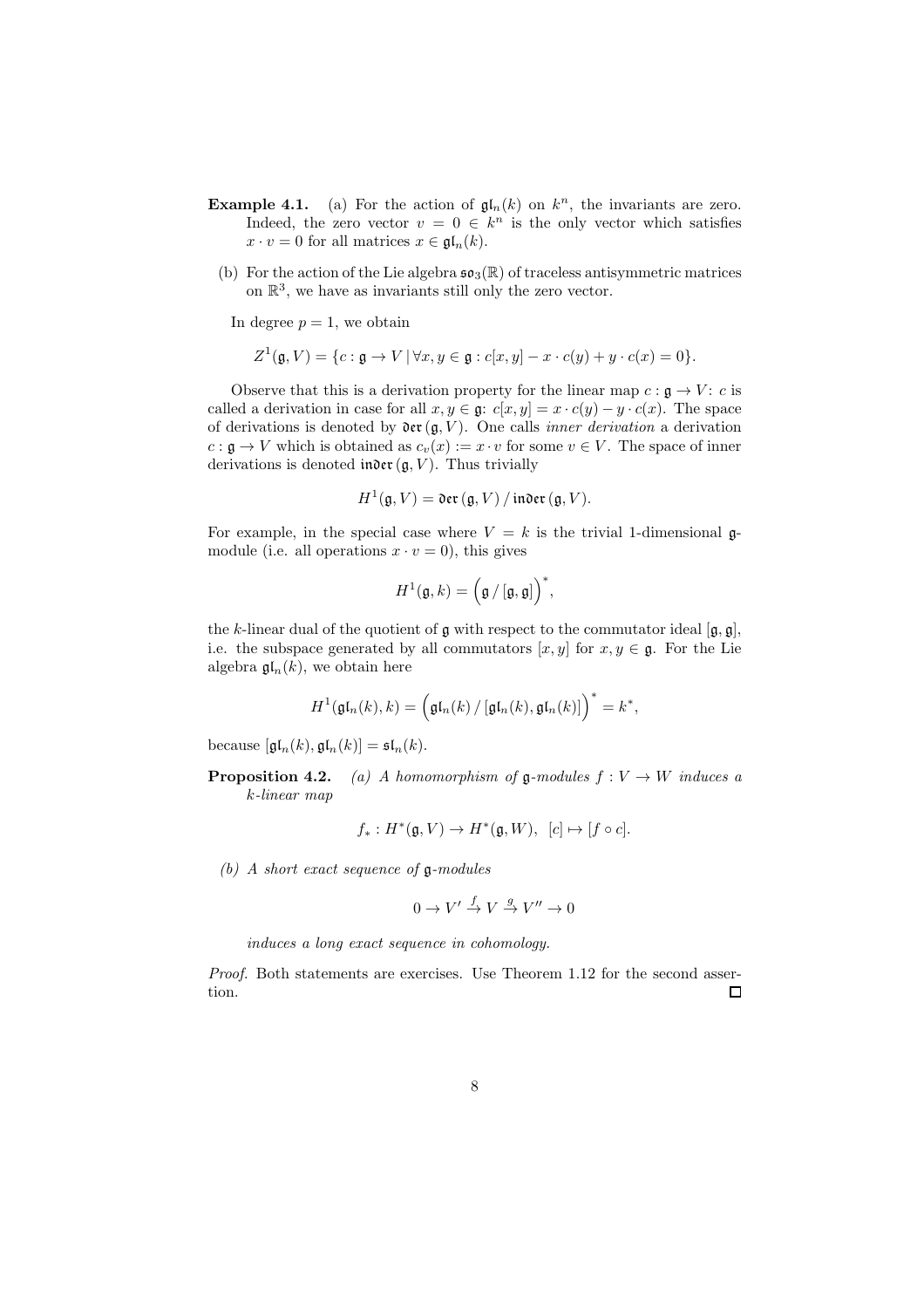### 5 Extensions and the second cohomology space

Definition 5.1. An abelian extension of Lie algebras is a short exact sequence of Lie algebras

$$
0\to \mathfrak{a}\overset{i}{\to} \mathfrak{g}\overset{\pi}{\to} \mathfrak{h}\to 0,
$$

where the Lie algebra  $\alpha$  is abelian.

Given an abelian extension, the Lie algebra  $\mathfrak h$  acts on  $\mathfrak a$  in the following way. For  $x \in \mathfrak{h}$ , there exists  $\hat{x} \in \mathfrak{g}$  such that  $\pi(\hat{x}) = x$ . Let x act on  $a \in \mathfrak{a}$  by  $x \cdot a := [\hat{x}, i(a)]$ . This is well-defined, as another lift  $\hat{x}'$  of x is written  $\hat{x}' = \hat{x} + a'$ for some  $a' \in \mathfrak{a}$  and thus  $x \cdot a = [\hat{x}, a] = [\hat{x}', a]$  because  $\mathfrak{a}$  is abelian. The action property follows from the Jacobi identity. In the following, we will often suppress the map  $i$  on elements and consider elements of  $\mathfrak a$  directly as elements of the extension.

In case this action of h on a defined in this way is trivial, one speaks of a central extension.

Definition 5.2. Two abelian extensions

$$
0\to \mathfrak{a}\overset{i}{\to} \mathfrak{g}\overset{\pi}{\to} \mathfrak{h}\to 0
$$

and

$$
0\to \mathfrak{a}\stackrel{i'}{\to} \mathfrak{g}'\stackrel{\pi'}{\to} \mathfrak{h}\to 0,
$$

with the same kernel  $\alpha$  and the same cokernel  $\beta$  are called equivalent if there exists a morphism of Lie algebras  $\varphi : \mathfrak{g} \to \mathfrak{g}'$  such that the diagram

$$
0 \longrightarrow a \xrightarrow{i} g \xrightarrow{\pi} b \longrightarrow 0
$$
  
\n
$$
\begin{cases}\n\operatorname{id}_a & \downarrow \varphi \\
\operatorname{id}_b & \downarrow \varphi\n\end{cases}\n\begin{cases}\n\operatorname{id}_b & \downarrow \\
\operatorname{id}_b & \downarrow \\
0 & \longrightarrow 0\n\end{cases}
$$

is commutative. Observe that in this case, the map  $\varphi$  is an isomorphism by the Five Lemma.

The upshot of this section is to show the following theorem:

Theorem 5.3. The set of equivalence classes of abelian extensions with fixed cokernel  $\mathfrak h$  and fixed kernel  $\mathfrak a$  is in bijection with  $H^2(\mathfrak h, \mathfrak a)$ .

For this, we will first of all associate a 2-cocycle to an abelian extension. For a given abelian extension

$$
0\to \mathfrak{a}\overset{i}{\to} \mathfrak{g}\overset{\pi}{\to} \mathfrak{h}\to 0,
$$

choose a linear section  $s : \mathfrak{h} \to \mathfrak{g}$  of  $\pi$ , i.e.  $\pi \circ s = \mathrm{id}_{\mathfrak{h}}$ . Such a section exists, because the sequence of vector spaces is split, while  $s$  cannot be taken to be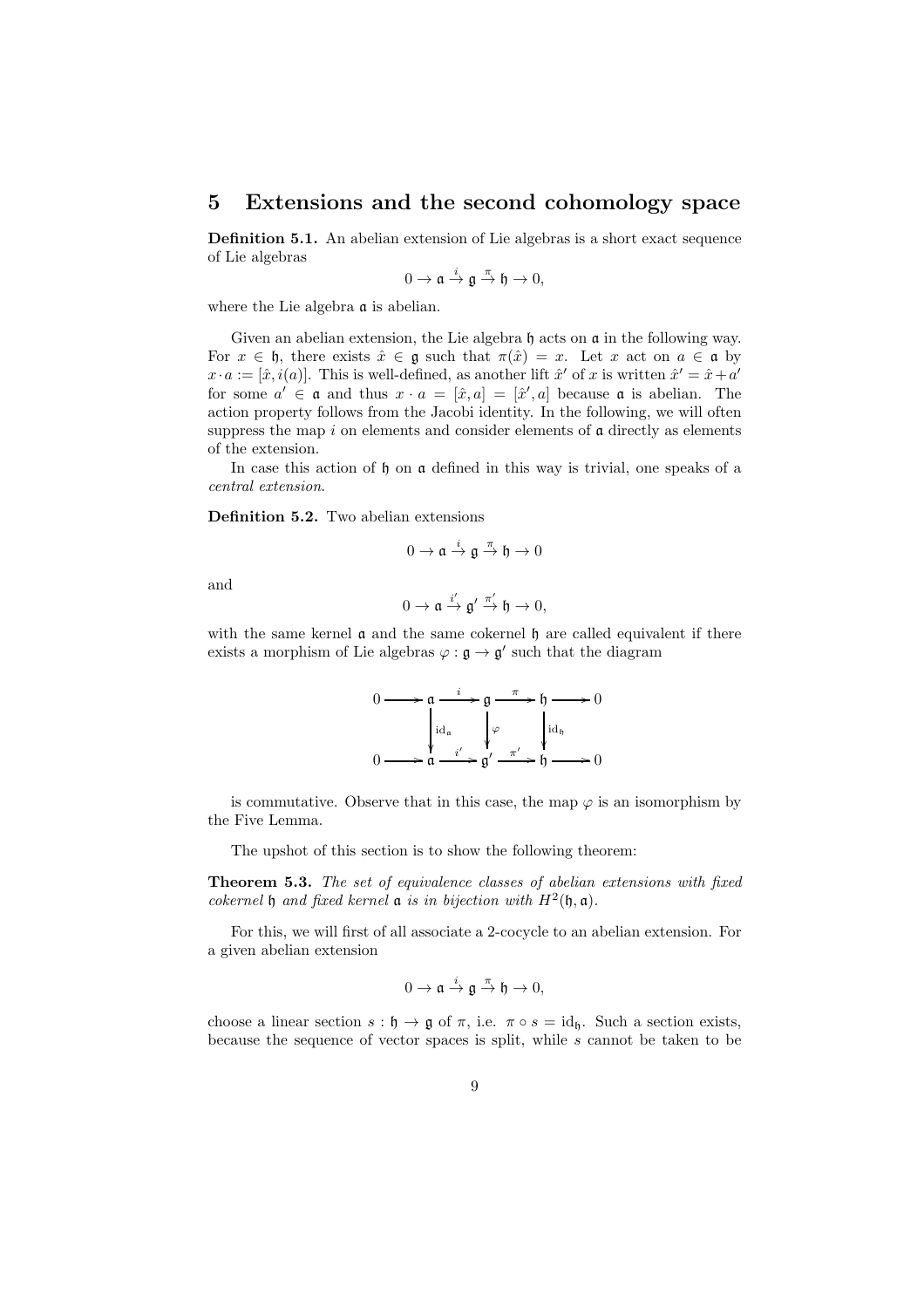a morphism of Lie algebras in general. We associate to s the failure to be a morphism of Lie algebras:

$$
\alpha(x, y) := s[x, y] - [s(x), s(y)],
$$

for all  $x, y \in \mathfrak{h}$ . As  $\pi$  is a morphism of Lie algebras, we have  $\pi(\alpha(x, y)) = 0$ , thus  $\alpha(x, y)$  has values in ker  $(\pi) = \text{im } (i) = \mathfrak{a}$ . We claim that  $\alpha : \mathfrak{h} \times \mathfrak{h} \to \mathfrak{a}$  is a 2-cocycle. Indeed,

$$
- \alpha([x, y], z) - \alpha([y, z], x) - \alpha([z, x], y) + x \cdot \alpha(y, z) + y \cdot \alpha(z, x) + z \cdot \alpha(x, y) =
$$
\n
$$
= -s[[x, y], z] + [s[x, y], s(z)] - s[[y, z], x] + [s[y, z], s(x)] - s[[z, x], y] + [s[z, x], s(y)] +
$$
\n
$$
+ [s(x), s[y, z]] - [s(x), [s(y), s(z)]] + [s(y), s[z, x]] - [s(y), [s(z), s(x)]] +
$$
\n
$$
+ [s(z), s[x, y]] - [s(z), [s(x), s(y)]]]
$$
\n
$$
= [s[x, y], s(z)] + [s[y, z], s(x)] + [s[z, x], s(y)] + [s(x), s[y, z]] + [s(y), s[z, x]] + [s(z), s[x, y]] = 0
$$

In fact, one can show that the cohomology class  $[\alpha] \in H^2(\mathfrak{g},\mathfrak{a})$  does not depend on the choice of the section s and coincides for two equivalent abelian extensions.

In order to show the surjectivity of the map sending an equivalence class of abelian extensions to the corresponding class  $[\alpha] \in H^2(\mathfrak{g},\mathfrak{a})$ , we have to construct an extension from a given cohomology class  $[\alpha]$ . This goes as follows.

Define the following bracket on the vector space  $\mathfrak{g} := \mathfrak{a} \oplus \mathfrak{h}$ .

$$
[(a, x), (b, y)] := (x \cdot b - y \cdot a + \alpha(x, y), [x, y]).
$$

We claim that this bracket renders  $\mathfrak g$  a Lie algebra: The Jacobi identity follows from the Jacobi identity in h and the cocycle identity of  $\alpha$ . It is clear that the 2-cocycle associated to this extension is the  $\alpha$  we started with.

- Example 5.4. (a) A very basic central extension is the central extension of every Lie algebra g by its center  $Z(\mathfrak{g})$ . For example, the center of  $\mathfrak{gl}_n(k)$ is  $Z(\mathfrak{gl}_n(k)) = k$ , given by the homotheties. This central extension is split, i.e. its class in  $H^2(\mathfrak{sl}_n(k), k)$  is zero (for any field k !). In fact,  $H^2(\mathfrak{sl}_n(k), k) = 0$  by Whitehead's Lemma for k of characteristic zero.
	- (b) Central extensions are important in Quantum mechanics, because wave functions are determined only up to a phase factor which may be interpreted as giving rise to a central extension of the structure group/Lie algebra. For example, a famous central extension arising in physics is the Virasoro algebra, the 1-dimensional central extension of the Lie algebra  $\text{Vect}(S^1)$  of vector fields on the circle.  $\text{Vect}(S^1)$  has a basis  $e_n := x^{n+1} \frac{d}{dx}$ for  $n \in \mathbb{Z}$  with relations  $[e_n, e_m] = (m-n)e_{n+m}$ , and the cocycle specifying the central extension is

$$
\alpha(e_n, e_m) := \frac{\delta_{m+n,0}}{12} (n^3 - n).
$$

The bracket for the Virasoro algebra  $Vir = \mathbb{C} \oplus \text{Vect}(S^1)$  reads

$$
[(a, x), (b, y)] = (\alpha(x, y), [x, y]).
$$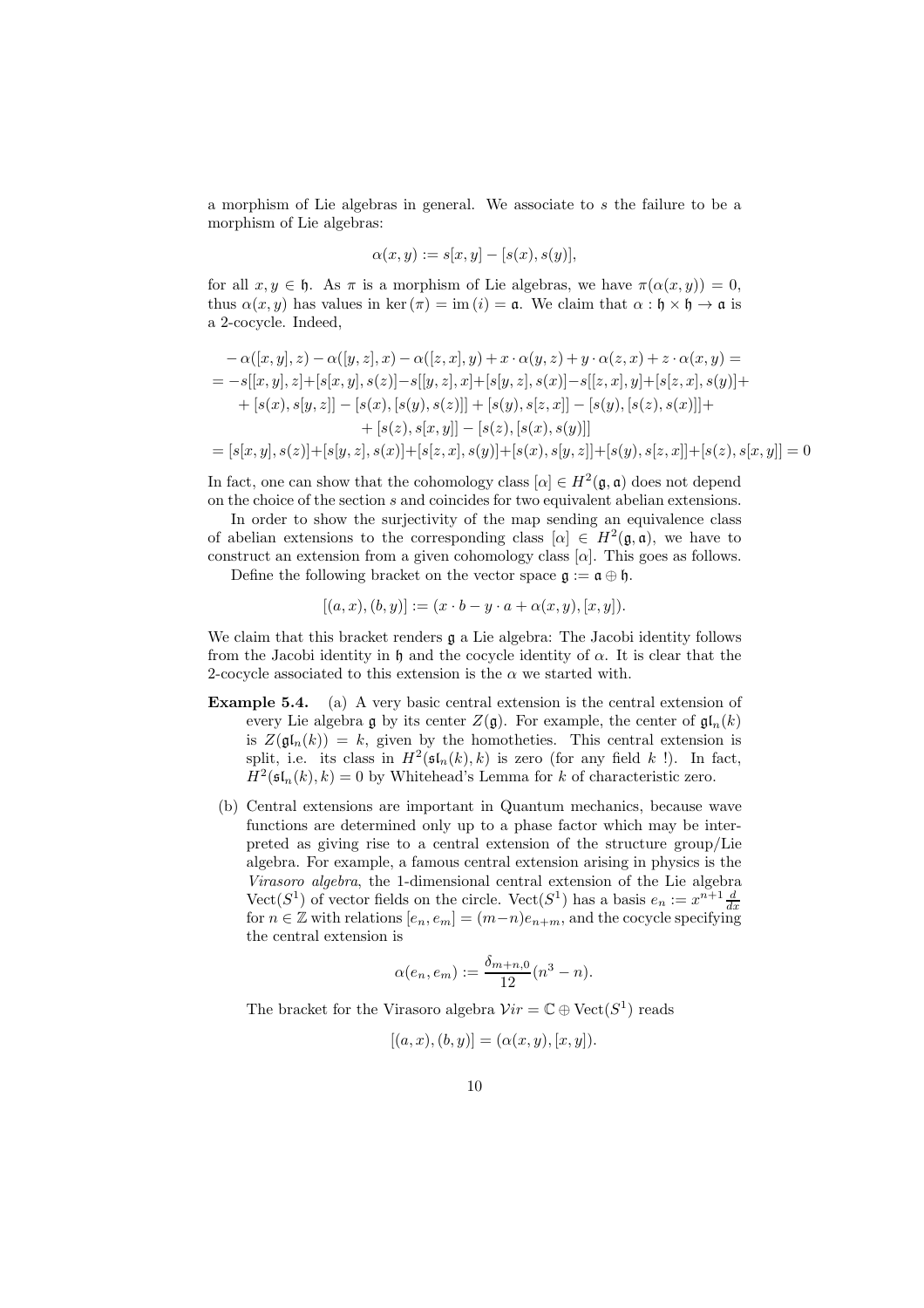(c) The trivial abelian extension (i.e. the abelian extension representing the zero class in  $H^2(\mathfrak{g},\mathfrak{a})$  is simply the semidirect product, i.e. the bracket

$$
[(a, x), (b, y)] := (x \cdot b - y \cdot a, [x, y])
$$

on the vector space  $\mathfrak{g} = \mathfrak{a} \oplus \mathfrak{h}$ .

(d) Another central extension which is important in physics is the Heisenberg Lie algebra. This is the central extension of the abelian Lie algebra  $\mathbb{R}^2$ generated by the basis  $x, y \in \mathbb{R}^2$ , extended by the cocycle

$$
\alpha(x, y) = -\alpha(y, x) = z,
$$

where z is the central element. Abelian Lie algebras always have lots of cohomology and the class of  $\alpha$  is non-zero in  $H^2(\mathbb{R}^2, \mathbb{R}) \cong \mathbb{R}^2$ .

### 6 Crossed Modules of Lie algebras

In the same way as abelian extensions represent 2-cohomology, we will see later on that crossed modules of Lie algebras represent 3-cohomology.

Definition 6.1. A crossed module of Lie algebras is the data of a homomorphism of Lie algebras  $\mu : \mathfrak{m} \to \mathfrak{n}$  together with an action  $\eta$  of  $\mathfrak{n}$  on  $\mathfrak{m}$  by derivations, denoted  $\eta : \mathfrak{n} \to \mathfrak{der}(\mathfrak{m})$  or sometimes simply  $m \mapsto n \cdot m$  for all  $m \in \mathfrak{m}$  and all  $n \in \mathfrak{n}$ , such that

- (a)  $\mu(n \cdot m) = [n, \mu(m)]$  for all  $n \in \mathfrak{n}$  and all  $m \in \mathfrak{m}$ ,
- (b)  $\mu(m) \cdot m' = [m, m']$  for all  $m, m' \in \mathfrak{m}$ .

**Remark 6.2.** Property (a) means that the morphism  $\mu$  is equivariant with respect to the n-action via  $\eta$  on  $\mathfrak m$  and the adjoint action on  $\mathfrak n$ . Property (b) is called Peiffer identity.

**Remark 6.3.** To each crossed module of Lie algebras  $\mu : \mathfrak{m} \to \mathfrak{n}$ , one associates a four term exact sequence

$$
0\to V\stackrel{i}{\to}{\mathfrak m}\stackrel{\mu}{\to} {\mathfrak n}\stackrel{\pi}{\to}{\mathfrak g}\to 0
$$

where ker  $(\mu) =: V$  and  $\mathfrak{g} := \mathrm{coker}(\mu)$ .

- **Remark 6.4.** (a) By property (a),  $\text{im}(\mu)$  is an ideal, and thus g is a Lie algebra.
	- (b) By property (b), V is a central ideal of m, and in particular abelian.
	- (c) Lifting elements of  $\alpha$  to n, the action of n on m induces an *outer action* of **g** on **m**. Given linear sections  $\rho$  and  $\rho'$  of  $\pi$  and an element  $x \in \mathfrak{g}, \eta(\rho(x))$ and  $\eta(\rho'(x))$  differ by the inner derivation  $ad_{m'}$  for some  $m' \in \mathfrak{m}$ . Indeed,

$$
\eta(\rho(x)) - \eta(\rho'(x)) = \eta((\rho - \rho')(x))(m) \n= \eta(\mu(m'))(m) \n= [m', m].
$$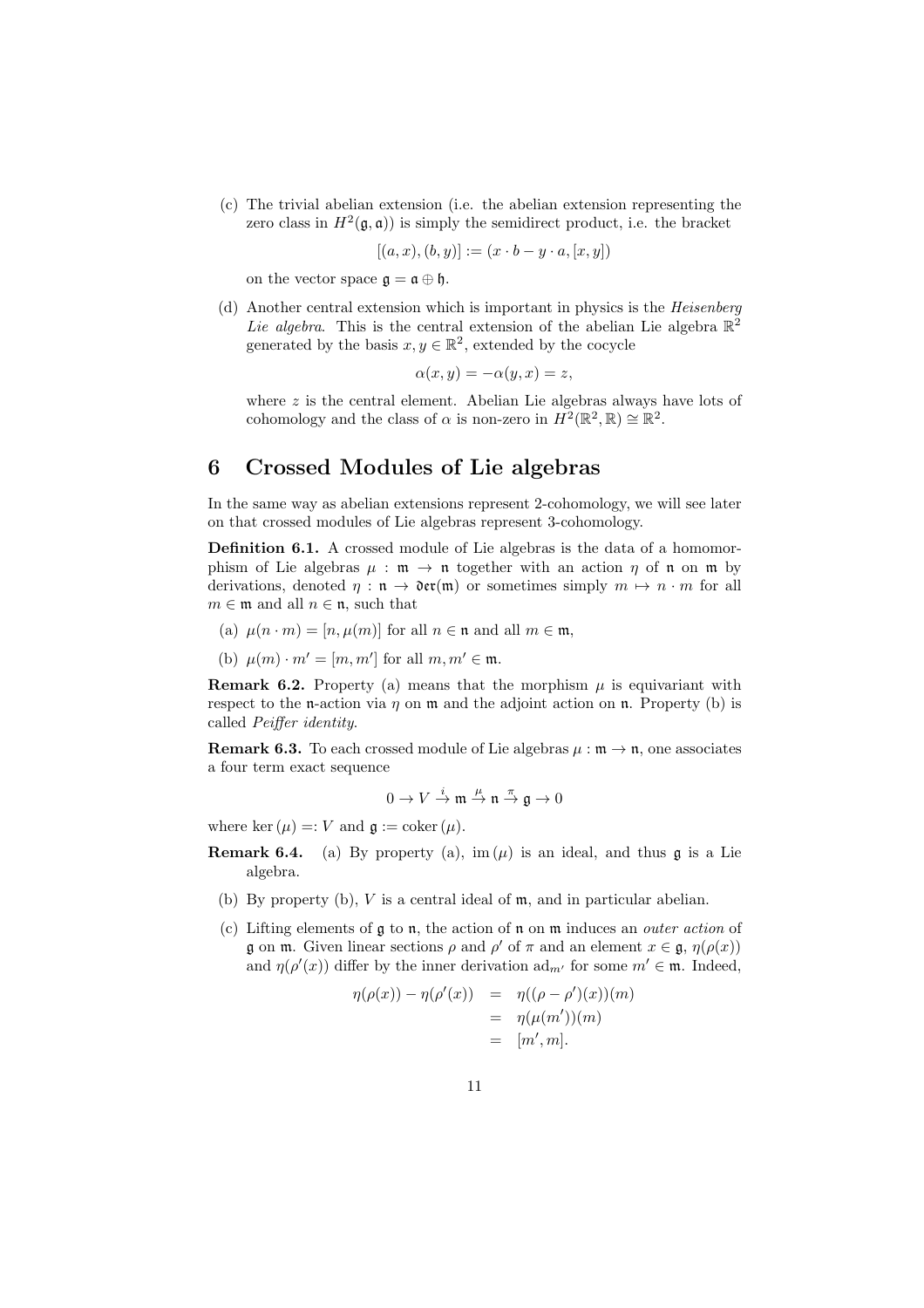Here we used property (b) in the last line, and  $m'$  exists by exactness of the four term sequence, because  $(\rho - \rho')(x) \in \text{ker}(\pi)$ . This means that the expression  $\eta(\rho(x))$  is well-defined up to inner isomorphism.

Moreover,  $\eta \circ \rho$  satisfies the requirements of an action also up to inner derivations. Indeed, denote for all  $x, y \in \mathfrak{g}$  by

$$
\alpha(x, y) := [\rho(x), \rho(y)] - \rho([x, y]),
$$

the default of  $\rho$  to be a morphism of Lie algebras. Then  $\alpha(x, y) \in \text{ker}(\pi)$ , because  $\pi$  is a morphism and  $\rho$  a section of  $\pi$ . Therefore by exactness of the four term sequence, there exists  $\beta(x, y) \in \mathfrak{m}$  such that

$$
\mu(\beta(x, y)) = \alpha(x, y).
$$

Then to show that  $\eta \circ \rho$  is an action, we have to consider  $\eta([\rho(x), \rho(y)] \rho([x, y])(m)$  for some  $m \in \mathfrak{m}$ . But this gives

$$
\eta(\alpha(x,y))(m) = \eta(\mu(\beta(x,y)))(m) = [\beta(x,y),m]
$$

by property (b), and in this sense, an outer action is an action up to inner derivations.

Now property (a) implies that the restriction of this outer action to  $V$ induces the structure of a  $\mathfrak{a}\text{-module on }V$ .

(d) Note that by this lifting procedure, the action  $\eta$  (resp. the adjoint action) does not in general render  $m$  (resp.  $n$ ) a  $g$ -module.

Example 6.5. Let us list some elementary examples of crossed modules:

- (a) Each central extension is a crossed module. Indeed, central extensions correspond exactly to the case where the map  $\mu$  is surjective.
- (b) Each (inclusion of an) ideal in a Lie algebra constitutes a crossed module. Indeed, an (inclusion of an) ideal correspond exactly to the case where the map  $\mu$  is injective.
- (c) For each Lie algebra l, there is a canonical crossed module

$$
\mu: \mathfrak{l} \to \mathfrak{der}(\mathfrak{l}),
$$

where  $\mu$  sends an element  $x \in I$  to the inner derivation ad x defined by ad  $_x(y) = [x, y]$  for all  $y \in I$ . The action of  $\partial \mathfrak{er}(I)$  on l is the usual action as a derivation. The kernel of  $\mu$  is the center  $\chi$ (l) of l and the cokernel of  $\mu$  is the Lie algebra of outer derivations

$$
\mathfrak{out}(\mathfrak{l}):=\mathfrak{der}(\mathfrak{l})/\mathrm{ad}(\mathfrak{l}).
$$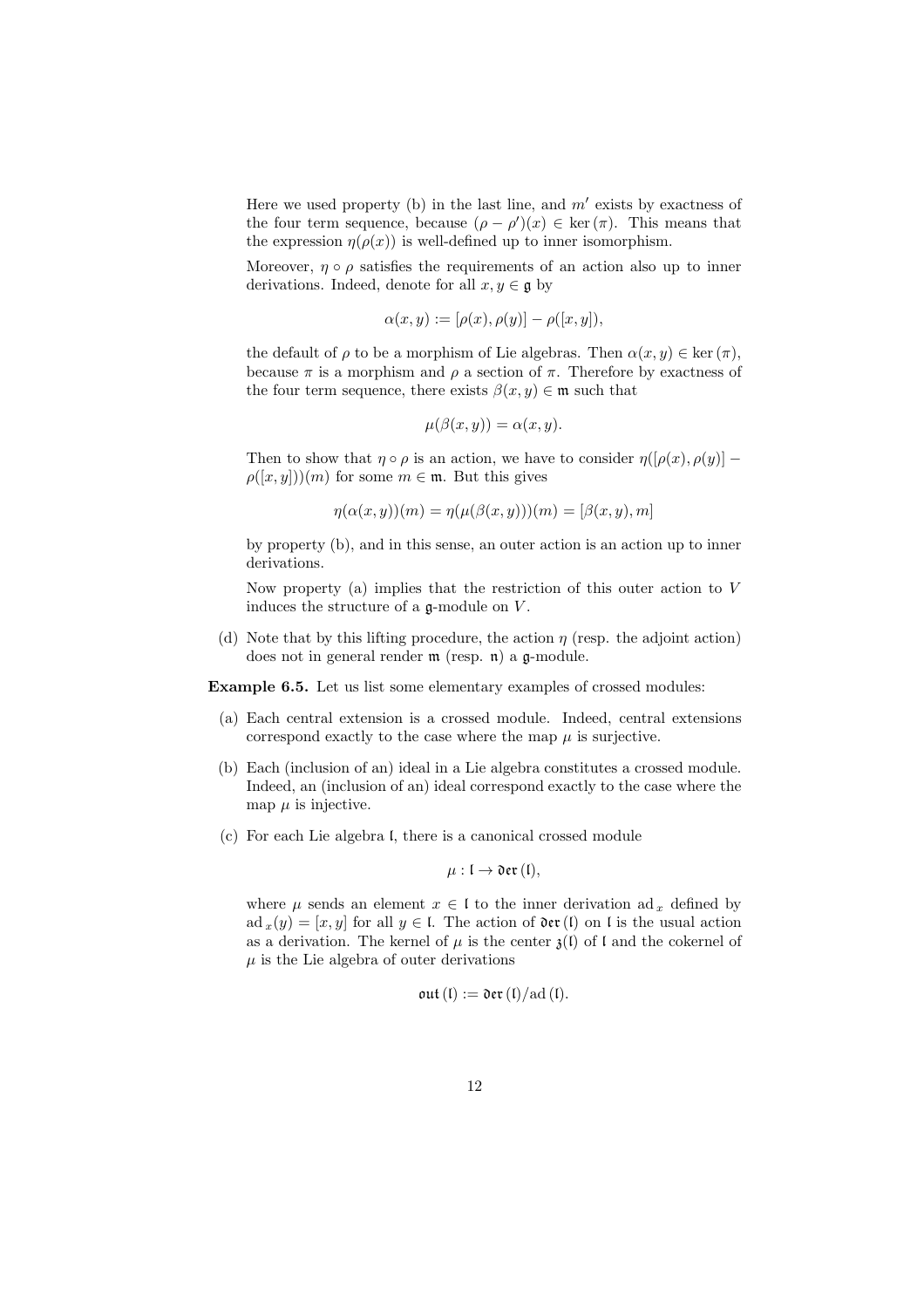**Definition 6.6.** Two crossed modules  $\mu : \mathfrak{m} \to \mathfrak{n}$  (with action  $\eta$ ) and  $\mu'$ :  $\mathfrak{m}' \to \mathfrak{n}'$  (with action  $\eta'$ ) such that ker  $(\mu) = \ker(\mu') =: V$  and coker  $(\mu) =$ coker  $(\mu') =: \mathfrak{g}$  are called elementary equivalent if there are morphisms of Lie algebras  $\varphi : \mathfrak{m} \to \mathfrak{m}'$  and  $\psi : \mathfrak{n} \to \mathfrak{n}'$  which are compatible with the actions, meaning

$$
\varphi(\eta(n)(m)) = \eta'(\psi(n))(\varphi(m)),
$$

for all  $n \in \mathfrak{n}$  and all  $m \in \mathfrak{m}$ , and such that the following diagram is commutative:

$$
0 \longrightarrow V \xrightarrow{i} \mathfrak{m} \xrightarrow{\mu} \mathfrak{n} \xrightarrow{\pi} \mathfrak{g} \longrightarrow 0
$$
  
\n
$$
\downarrow id_V \qquad \downarrow \varphi \qquad \downarrow \psi
$$
  
\n
$$
0 \longrightarrow V \xrightarrow{i'} \mathfrak{m}' \xrightarrow{\mu'} \mathfrak{n}' \xrightarrow{\pi'} \mathfrak{g} \longrightarrow 0
$$

We call equivalence of crossed modules the equivalence relation generated by elementary equivalence. One easily sees that two crossed modules are equivalent in case there exists a zig-zag of elementary equivalences going from one to the other (which are not necessarily going all in the same direction).

Let us denote by crmod $(q, V)$  the set of equivalence classes of Lie algebra crossed modules with respect to fixed kernel  $V$  and fixed cokernel  $\mathfrak{g}$ .

Remark 6.7. Compare this equivalence relation to the equivalence of two abelian extensions, cf Definition 5.2. In the framework of extensions, equivalence imposes the underlying vector space of the extension up to isomorphism. For crossed modules, this is not the case, and leads thus to much more different representatives of the equivalence class of a crossed module.

We will now define the sum of two crossed modules. Consider two crossed modules  $\mu : \mathfrak{m} \to \mathfrak{n}$  and  $\mu' : \mathfrak{m}' \to \mathfrak{n}'$  with isomorphic kernel and cokernel and their corresponding four term exact sequences

$$
0\to V\stackrel{i}{\to}{\mathfrak m}\stackrel{\mu}{\to} {\mathfrak n}\stackrel{\pi}{\to}{\mathfrak g}\to 0
$$

and

$$
0 \to V \xrightarrow{i'} \mathfrak{m}' \xrightarrow{\mu'} \mathfrak{n}' \xrightarrow{\pi'} \mathfrak{g} \to 0.
$$

Denote by  $K := \{(v, -v) \in V \oplus V\}$  the kernel of the addition map  $V \oplus V \rightarrow$ V. Notice that the diagonal  $\triangle : V \to V \oplus V$  followed by the quotient map  $V \oplus V \to (V \oplus V)/K$  identifies V and  $(V \oplus V)/K$ . K can be considered as a subspace in  $\mathfrak{m} \oplus \mathfrak{m}'$  via  $i \oplus i'$ . As V is central in  $\mathfrak{m}$  and  $\mathfrak{m}'$ , K is an ideal of  $\mathfrak{m}\oplus\mathfrak{m}'$  .

Denote by  $\mathfrak{n} \oplus_{\mathfrak{g}} \mathfrak{n}'$  the pullback associated to the maps  $\pi : \mathfrak{n} \to \mathfrak{g}$  and  $\pi': \mathfrak{n}' \to \mathfrak{g}$ . More explicitly,

$$
\mathfrak{n} \oplus_{\mathfrak{g}} \mathfrak{n}' = \{ (n, n') \in \mathfrak{n} \oplus \mathfrak{n}' \mid \pi(n) = \pi'(n') \}.
$$

Notice that the two maps  $\pi : (\mathfrak{n} \oplus_{\mathfrak{g}} \mathfrak{n}') \to \mathfrak{g}$  and  $\frac{1}{2}(\pi + \pi') : (\mathfrak{n} \oplus_{\mathfrak{g}} \mathfrak{n}') \to \mathfrak{g}$  coincide (because in our base field, 2 is invertible).

With these preparations, we have the following definition: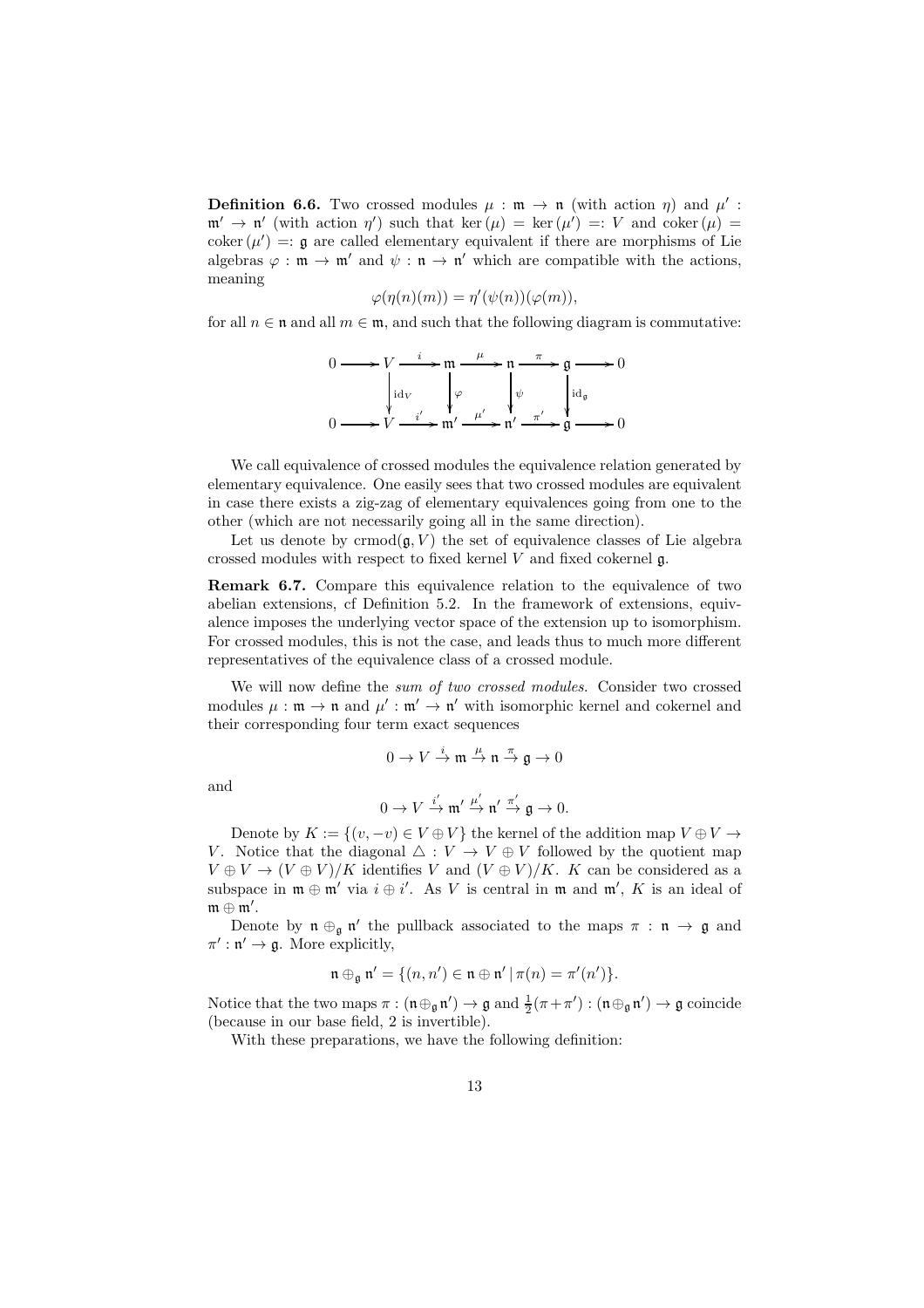**Definition 6.8.** The sum of two crossed modules  $\mu : \mathfrak{m} \to \mathfrak{n}$  and  $\mu' : \mathfrak{m}' \to \mathfrak{n}'$ such that ker  $(\mu) = \ker(\mu') = V$  and coker  $(\mu) = \text{coker}(\mu) = \mathfrak{g}$  is by definition the crossed module

$$
0 \to V \overset{(i \oplus i') \circ \triangle}{\longrightarrow} (\mathfrak{m} \oplus \mathfrak{m}')/K \overset{\mu \oplus \mu'}{\to} (\mathfrak{n} \oplus_{\mathfrak{g}} \mathfrak{n}') \overset{\pi}{\to} \mathfrak{g} \to 0
$$

The action of  $\mathfrak{n} \oplus_{\mathfrak{g}} \mathfrak{n}'$  on  $(\mathfrak{m} \oplus \mathfrak{m}')/K$  by derivations is induced from the sum of actions on the two summands. The compatibility relations (a) and (b) of Definition 6.1 are true in the direct sum, thus true for the crossed module sum.

Lemma 6.9. The sum of crossed modules defines an abelian group structure on the set of equivalence classes of crossed modules crmod $(g, V)$  with given kernel V and cokernel g.

Proof. It is clear that the sum of crossed modules is associative and commutative as it is induced by the direct sum. It is equally clear that the sum is compatible with the equivalence relation as we can sum the maps giving the equivalences.

We have to show that there is a zero element and an inverse to every crossed module. We define the zero crossed module with given kernel  $V$  and cokernel  $\mathfrak g$ to be

$$
0 \to V \stackrel{\mathrm{id}_V}{\to} V \stackrel{0}{\to} \mathfrak{g} \stackrel{\mathrm{id}_\mathfrak{g}}{\to} \mathfrak{g} \to 0
$$

and the inverse of a crossed module

$$
0\to V\stackrel{i}{\to}{\mathfrak m}\to {\mathfrak n}\to {\mathfrak g}\to 0
$$

to be

$$
0 \to V \stackrel{-i}{\to} \mathfrak{m} \to \mathfrak{n} \to \mathfrak{g} \to 0.
$$

In order to show that this crossed module is inverse to the given one, notice that crmod $(\mathfrak{g},-)$  is an additive functor. Thus we have for an equivalence class  $[\mu : \mathfrak{m} \to \mathfrak{n}] \in \mathrm{ermod}(\mathfrak{g}, V)$ 

$$
(\alpha_1 + \alpha_2)[\mu : \mathfrak{m} \to \mathfrak{n}] = \alpha_1[\mu : \mathfrak{m} \to \mathfrak{n}] + \alpha_2[\mu : \mathfrak{m} \to \mathfrak{n}],
$$

where  $\alpha_i: V \to V'$   $(i = 1, 2)$  are two g-module morphisms. This reduces the proof to showing that pushforward by the zero map  $0: V \to V$  gives the zero class. Now, pushforward by the zero map splits up a direct factor  $V$  in  $(V \oplus \mathfrak{m})/(0 \oplus (-i(V)))$  and we have then a commutative diagram

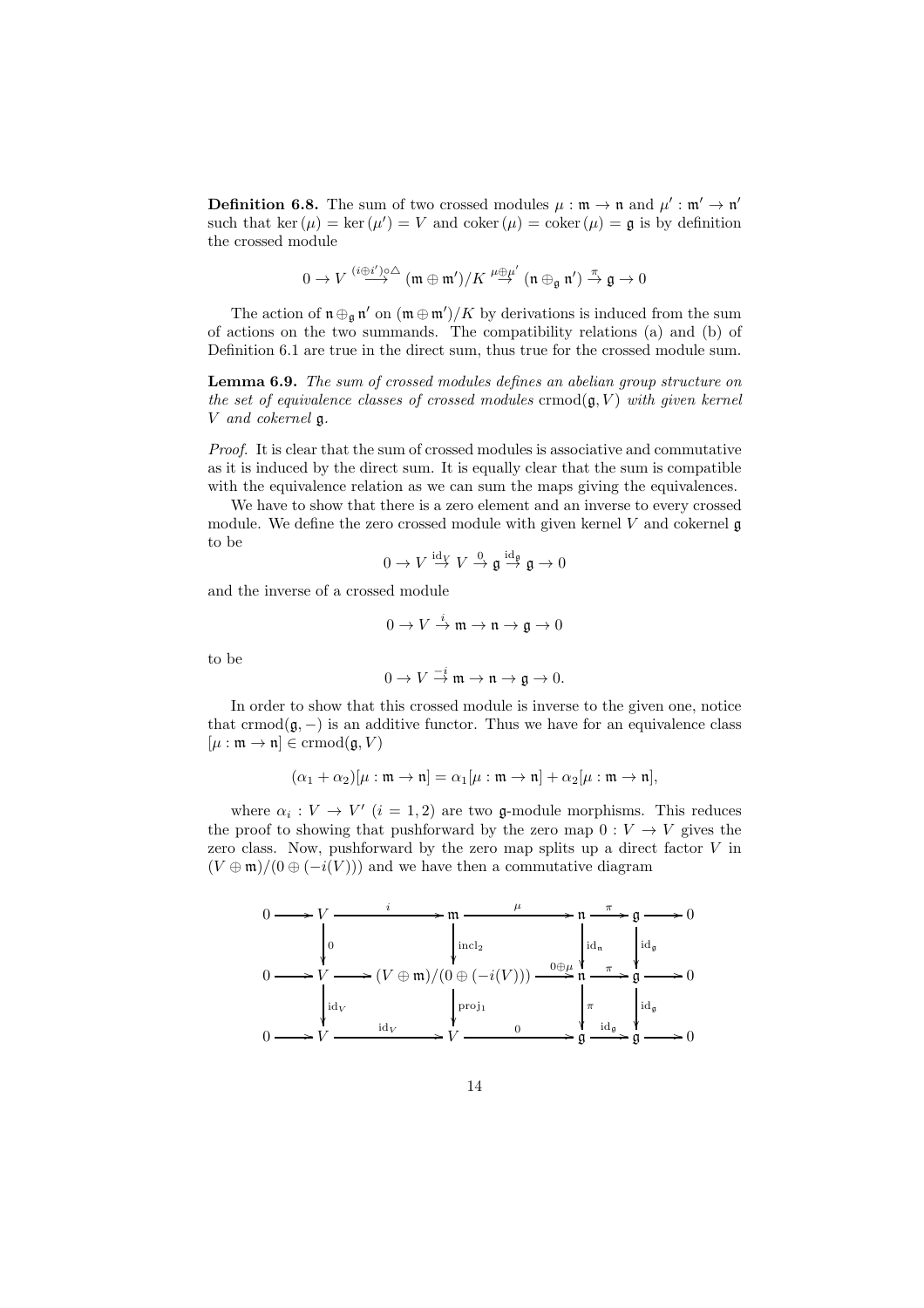Here  $\text{incl}_2$  and  $\text{proj}_2$  are the standard inclusions and projections to/from the direct sum. This shows that the class  $0[\mu : \mathfrak{m} \to \mathfrak{n}]$  is the zero class.  $\Box$ 

Crossed modules may serve as explicit representatives of third cohomology classes, this is the essence of the following theorem, which Mac Lane attributes to Gerstenhaber:

Theorem 6.10. There is an isomorphism of abelian groups

$$
b: \mathrm{crmod}(\mathfrak{g}, V) \,\cong\, H^3(\mathfrak{g}, V).
$$

In a first step, we will only discuss in this section how to associate a cohomology class in  $H^3(\mathfrak{g}, V)$  to a given crossed module.

Let us show how to associate to a crossed module a 3-cocycle of  $\mathfrak g$  with values in  $V$ . For this, recall the exact sequence from Remark 6.3:

$$
0\to V\stackrel{i}{\to}{\mathfrak m}\stackrel{\mu}{\to} {\mathfrak n}\stackrel{\pi}{\to}{\mathfrak g}\to 0
$$

The first step is to take a linear section  $\rho$  of  $\pi$  and to compute the failure of  $\rho$  to be a Lie algebra homomorphism, i.e.

$$
\alpha(x_1, x_2) = [\rho(x_1), \rho(x_2)] - \rho([x_1, x_2]).
$$

Here,  $x_1, x_2 \in \mathfrak{g}$ .  $\alpha$  is bilinear and skewsymmetric in  $x_1, x_2$ . We have obviously  $\pi(\alpha(x_1, x_2)) = 0$ , because  $\pi$  is a Lie algebra homomorphism, so  $\alpha(x_1, x_2) \in$ im ( $\mu$ ) = ker (π). This means by exactness that there exists  $\beta(x_1, x_2) \in \mathfrak{m}$  such that

$$
\mu(\beta(x_1, x_2)) = \alpha(x_1, x_2).
$$

Choosing a linear section  $\sigma$  on im  $(\mu)$ , one can choose  $\beta$  as

$$
\beta(x_1, x_2) = \sigma(\alpha(x_1, x_2)) \tag{1}
$$

showing that we can suppose  $\beta$  bilinear and skewsymmetric in  $x_1, x_2$ . Now,  $\mu(d\beta(x_1, x_2, x_3)) = 0$  by the following lemma:

**Lemma 6.11.**  $\mu(d\beta(x_1, x_2, x_3)) = 0$  where d is the formal expression of the Lie algebra cohomology boundary operator corresponding to cohomology of g with values in  $\mathfrak{m}$ , and  $x_1, x_2, x_3 \in \mathfrak{g}$ .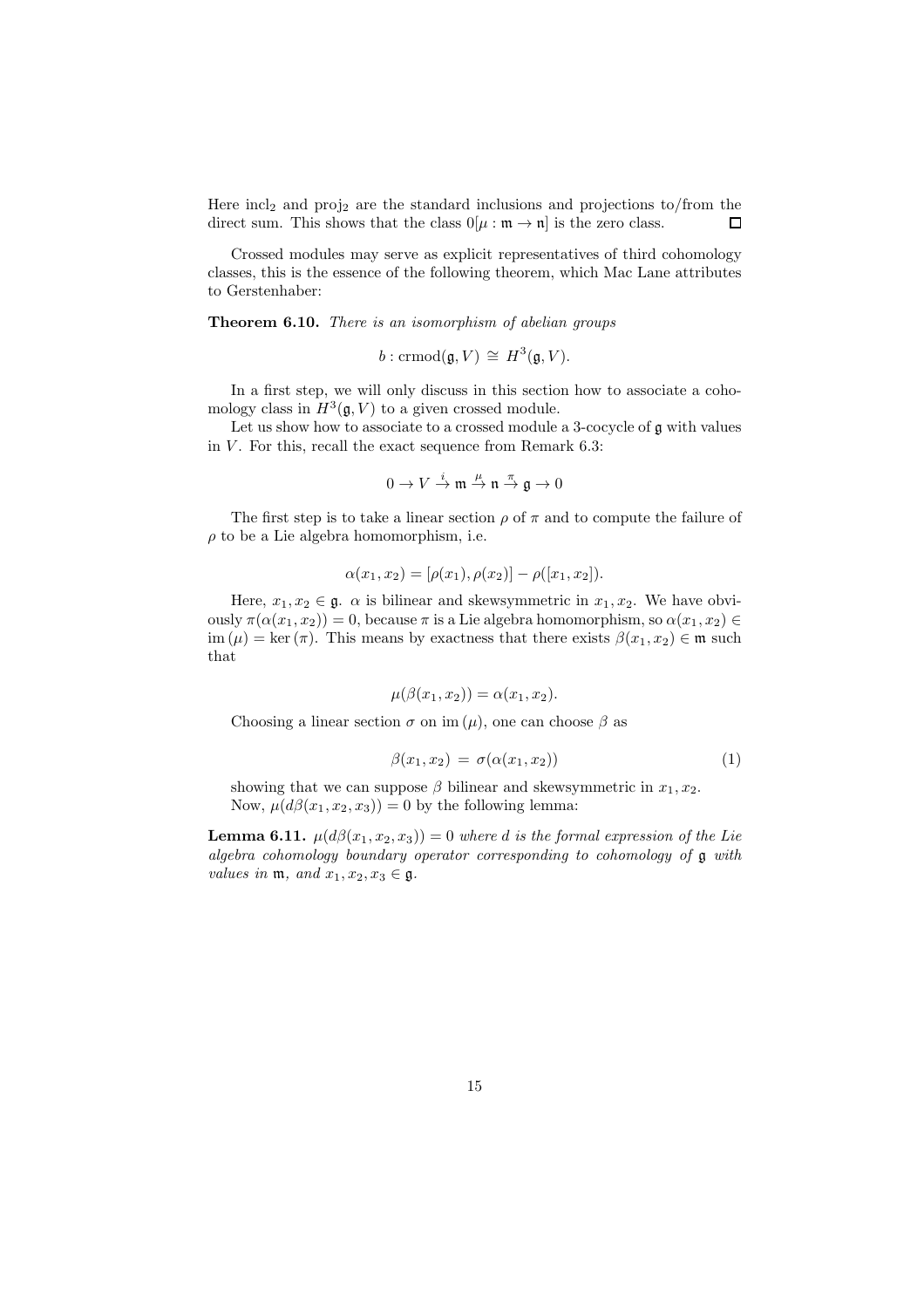Proof.

$$
\mu(d\beta(x_1, x_2, x_3)) = \mu\Big(\sum_{\text{cycl.}} \beta([x_1, x_2], x_3) - \sum_{\text{cycl.}} \eta(\rho(x_1)) \cdot \beta(x_2, x_3)\Big)
$$
  
\n
$$
= \sum_{\text{cycl.}} \alpha([x_1, x_2], x_3) - \sum_{\text{cycl.}} [\rho(x_1), \mu(\beta(x_2, x_3))]
$$
  
\n
$$
= \sum_{\text{cycl.}} \alpha([x_1, x_2], x_3) - \sum_{\text{cycl.}} [\rho(x_1), \alpha(x_2, x_3)]
$$
  
\n
$$
= \sum_{\text{cycl.}} ([\rho([x_1, x_2]), \rho(x_3)] - \rho([[x_1, x_2], x_3])])
$$
  
\n
$$
- \sum_{\text{cycl.}} ([\rho(x_1), [\rho(x_2), \rho(x_3)]] + [\rho(x_1), \rho([x_2, x_3])]) = 0.
$$

This means that  $d\beta(x_1, x_2, x_3) \in \text{ker}(\mu) = \text{im}(i) = i(V)$ , i.e. there exists  $\gamma(x_1, x_2, x_3) \in V$  such that  $d\beta(x_1, x_2, x_3) = i(\gamma(x_1, x_2, x_3))$ . The explicit formula of  $d\beta(x_1, x_2, x_3)$  shows trilinearity and skewsymmetry in the three variables  $x_1, x_2$  and  $x_3$ . Choosing a linear section  $\tau$  on  $i(V) = \text{ker}(\mu)$ , one can choose  $\gamma$  to be  $\tau \circ d\beta$  (in the obvious sense) gaining that  $\gamma$  is also trilinear and skewsymmetric in  $x_1, x_2$  and  $x_3$ . By the following lemma,  $\gamma$  is a 3-cocycle of  $\mathfrak g$ with values in  $V$ :

#### **Lemma 6.12.**  $\gamma$  is a 3-cocycle of g with values in V.

*Proof.* We have to show that  $d\gamma(x_1, x_2, x_3, x_4) = 0$ , denoting by  $x_1, x_2, x_3, x_4$ four elements of  $\mathfrak g$  and by  $d$  the Lie algebra coboundary operator of  $\mathfrak g$  with values in V. The expression for  $d\gamma(x_1, x_2, x_3, x_4)$  is the sum of "action terms" and "bracket terms". It is enough to show  $i(d\gamma(x_1, x_2, x_3, x_4)) = 0$ .

$$
i(d\gamma(x_1, x_2, x_3, x_4)) = di(\gamma(x_1, x_2, x_3, x_4))
$$
  
=  $d \circ d\beta(x_1, x_2, x_3, x_4)$ .

One has to be careful because  $d \circ d$  is not automatically zero, because of the fact that  $\eta \circ \rho$  is not an action of g on m in general. Let us display here only some terms of it, while the other terms vanish as usual. The terms we choose are all "action terms of the action terms" and some "action terms of the bracket terms".

$$
i(d\gamma(x_1, x_2, x_3, x_4)) = \sum_{1 \leq i < j \leq 4} (-1)^{i+j} \eta(\rho([x_i, x_j])) \beta(x_1, \dots, \hat{x_i}, \dots, \hat{x_j}, \dots, x_4) - \sum_{i=1}^4 (-1)^i \eta(\rho(x_i)) \sum_{l=1}^3 (-1)^l \eta(\rho(z_l)) \beta(z_1, \dots, \hat{z_l}, \dots, z_3).
$$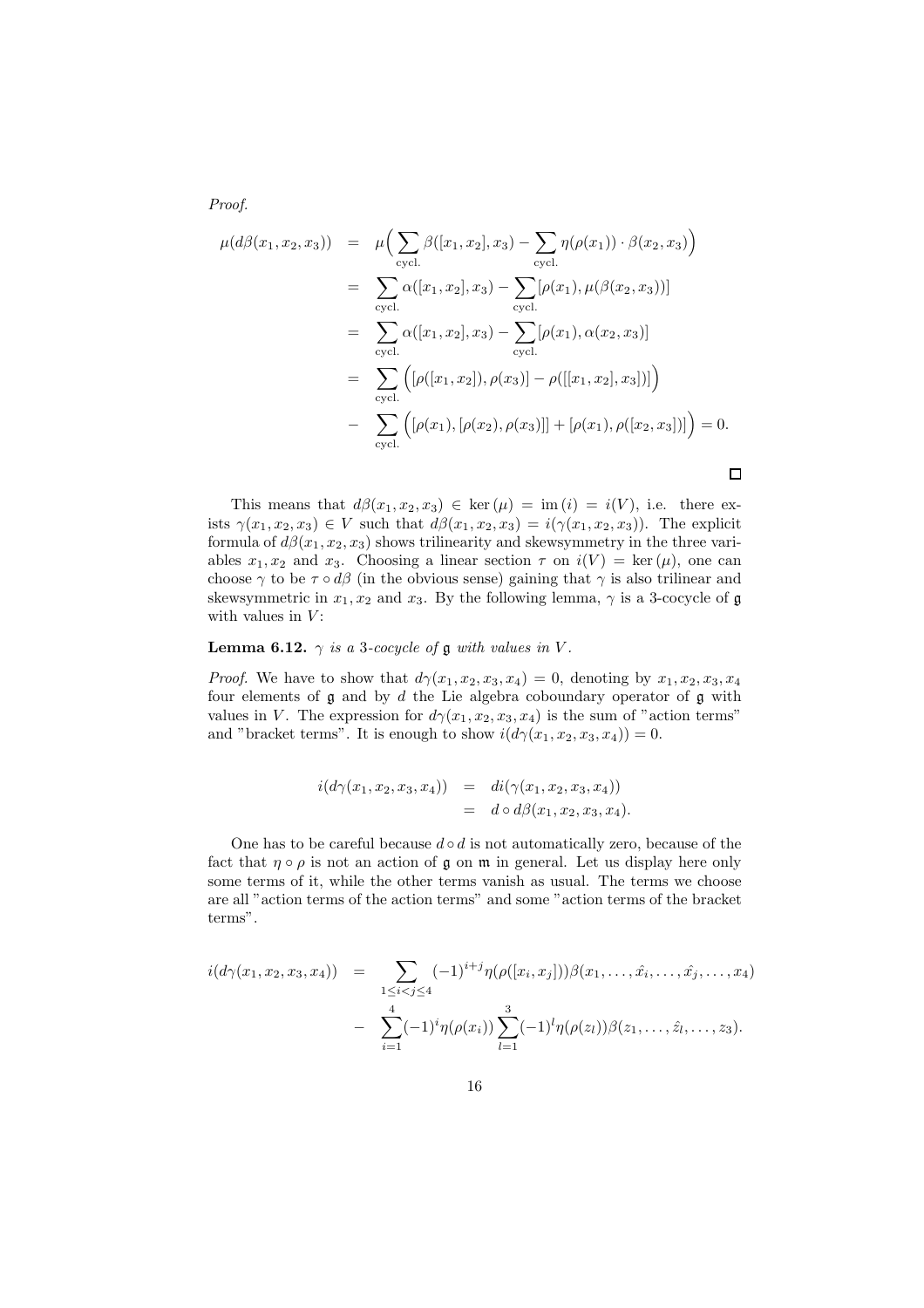Here, we denote by  $z_1, z_2, z_3$  the three remaining  $x_r$  after having chosen  $x_i$  from the list. Now, the difference of acting by  $\eta(\rho([x, y]))$  and acting by  $\eta(\rho(x))\eta(\rho(y))-\eta(\rho(y))\eta(\rho(x))$  is just the action by  $\eta(\alpha(x,y))$ . Calculating the differences of the actions by the bracket and the action of the single elements gives thus terms of the form

$$
\eta(\alpha(x,y))\beta(u,v) = \eta(\mu(\beta(x,y)))\beta(u,v) = [\beta(x,y), \beta(u,v)],
$$

where the last equality follows from property (b) in Definition 6.1. Then the sum reads

$$
[\beta(x_1, x_2), \beta(x_3, x_4)] - [\beta(x_2, x_3), \beta(x_4, x_1)] + [\beta(x_3, x_4), \beta(x_1, x_2)] - [\beta(x_4, x_1), \beta(x_2, x_3)] + [\beta(x_4, x_2), \beta(x_1, x_3)] - [\beta(x_1, x_3), \beta(x_2, x_4)]
$$

and vanishes.

 $\Box$ 

**Lemma 6.13.** The class of the cocycle  $\gamma$  in  $C^3(\mathfrak{g}, V)$  does not depend on the choice of the sections  $\rho$ ,  $\sigma$  and  $\tau$ .

Proof. (1) Let  $\rho$  and  $\rho'$  be two sections of  $\pi$ . Denote by  $\alpha(x, y)$  resp.  $\alpha'(x, y)$ ,  $\beta(x, y)$  resp.  $\beta'(x, y), \gamma(x, y, z)$  resp.  $\gamma'(x, y, z)$  the elements of n, m and V constructed above with respect to  $\rho$  and  $\rho'$ . Here  $x, y, z \in \mathfrak{g}$ . By construction, we have

$$
\rho'(x) = \rho(x) + \delta(x),
$$

for some linear map  $\delta : \mathfrak{g} \to \ker(\pi) \subset \mathfrak{n}$ . But then  $\alpha'$  may be written

$$
\alpha'(x,y) = [\rho'(x), \rho'(y)] - \rho'([x,y])
$$
  
= 
$$
[(\rho + \delta)(x), (\rho + \delta)(y)] - (\rho + \delta)([x,y])
$$
  
= 
$$
\alpha(x,y) + [\rho(x), \delta(y)] + [\delta(x), \rho(y)] + [\delta(x), \delta(y)] - \delta([x,y]).
$$

Observe that the expression  $[\rho(x), \delta(y)] + [\delta(x), \rho(y)] - \delta([x, y])$  is just the formal coboundary  $d\delta(x, y)$ , where  $\delta : \mathfrak{g} \to \mathfrak{n}$  is considered as a cochain with values in  $\mathfrak{n}$ although lifting elements, n is in general not a g-module via the adjoint action.

As  $d\delta(x, y)$  lies in the kernel of  $\pi$ , there exists  $\epsilon(x, y) \in \mathfrak{m}$  such that  $\mu \circ \epsilon = d\delta$ , and as before, we may take  $\epsilon$  bilinear. In the same way, as  $[\delta(x), \delta(y)]$  is in ker  $(\epsilon)$ , there exists  $\theta(x, y) \in \mathfrak{m}$  with  $\mu\theta(x, y) = [\delta(x), \delta(y)]$ . Therefore we get

$$
\mu\beta'(x,y) = \mu\beta(x,y) + \mu\epsilon(x,y) + \mu\theta(x,y),
$$

and hence there exists an element in ker  $(\mu) = \text{im } (i)$ , denoted  $i(\zeta)$ , such that

$$
\beta'(x,y) = \beta(x,y) + \epsilon(x,y) + \theta(x,y) + i(\zeta)(x,y).
$$

When applying in the next step d to all terms, the  $\zeta$  will give a coboundary, because  $d(i(\zeta)) = i(d^V \zeta)$ . Let us treat the term  $\epsilon(x, y)$ . Observe that using the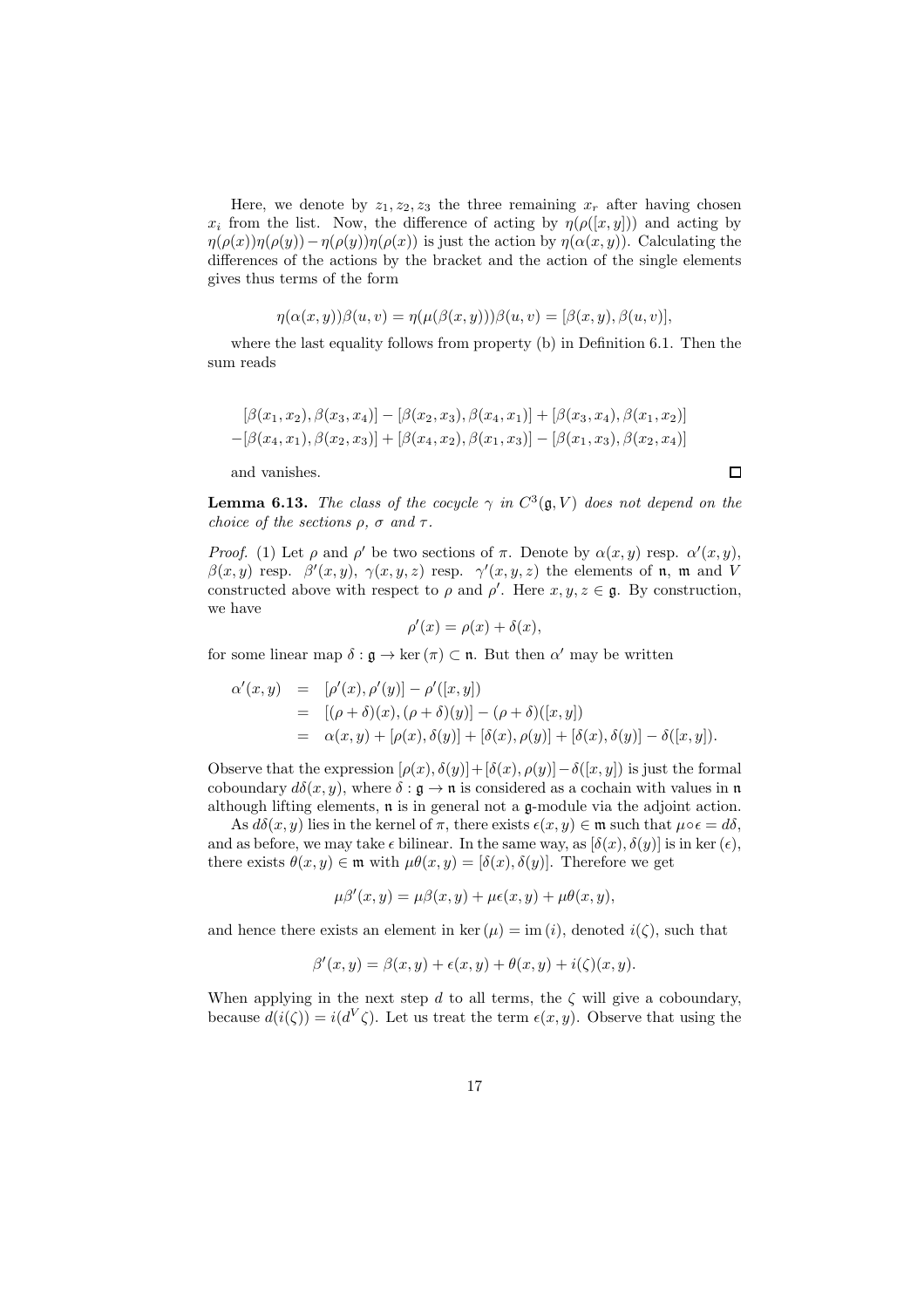linear section  $\sigma$  on im ( $\mu$ ), we have  $\epsilon = \sigma d\delta$ . Actually, we have

$$
\mu\Big(\sigma d\delta(x,y) - d\sigma\delta(x,y)\Big) = \mu\sigma\Big(\rho(x)\cdot\delta(y) - \rho(y)\cdot\delta(x) + \delta([x,y])\Big) \n- \mu\Big(\eta(\rho(x))(\sigma\delta(y)) + \eta(\rho(y))(\sigma\delta(x)) - \sigma\delta([x,y])\Big) \n= 0,
$$

using property (a) of a crossed module. This means that the difference is in the kernel of  $\mu$ , thus in the image of i, and replacing  $\epsilon$  by  $d\sigma\delta$  adds only another coboundary in the end. A similar reasoning applies to the term  $\theta(x, y)$ . In conclusion, we have shown that changing the section  $\rho$  results in changing the cocycle  $\gamma$  by a coboundary.

(2) Now suppose that we chose two different linear sections  $\sigma$  and  $\sigma'$  of  $\mu$  on im (μ), leading to different lifts  $\beta = \sigma \alpha$  and  $\beta' = \sigma' \alpha$ . We have then  $\beta - \beta' \in \text{ker}(\mu) = \text{im}(i)$ , and we have already seen that this leads to the corresponding  $\gamma$  and  $\gamma'$  differing by a coboundary.

(3) Two sections  $\tau$  and  $\tau'$  of i have to be the same; they are both inverses of the isomorphism  $i$  on its image.  $\Box$ 

**Lemma 6.14.** Let  $\mu : \mathfrak{m} \to \mathfrak{n}$  (with action  $\eta$ ) and  $\mu' : \mathfrak{m}' \to \mathfrak{n}'$  (with action  $\eta'$ ) such that ker  $(\mu) = \ker(\mu') =: V$  and coker  $(\mu) = \text{coker}(\mu') =: \mathfrak{g}$  be two elementary equivalent crossed modules.

Then the corresponding cohomology classes  $b([\mu]) = [\gamma]$  and  $b([\mu']) = [\gamma']$ coincide in  $H^3(\mathfrak{g}, V)$ .

*Proof.* Denote by  $(\varphi, \psi)$  the morphism rendering the two crossed modules elementary equivalent, see Definition 6.6. Denote further by  $\gamma$  (resp.  $\gamma'$ ) the cocycle associated to  $\mu : \mathfrak{m} \to \mathfrak{n}$  (resp. to  $\mu' : \mathfrak{m}' \to \mathfrak{n}'$ ) by choosing sections  $\rho$ ,  $\sigma$  and  $\tau$  (resp.  $\rho'$ ,  $\sigma'$  and  $\tau'$ ) as in the preceding Lemma.

ρ being a section of π,  $\tilde{\rho}' := \psi \circ \rho$  is a section of π'. Lemma 6.13 shows that  $\alpha'$ (defined by the section  $\rho'$ ) and  $\tilde{\alpha}' := \psi \circ \alpha$  (defined by the section  $\tilde{\rho}'$ ) give rise to the same cohomology class  $[\gamma']$  represented by  $\gamma'$ .

Now let us compute

$$
(\tilde{d}(\sigma' \circ \psi \circ \alpha) - \tilde{d}(\varphi \circ \beta))(x, y, z)
$$

for  $x, y, z \in \mathfrak{g}$  where  $\tilde{d}$  is the formal Lie algebra coboundary operator with values in  $\mathfrak{m}'$  and with the formal action  $\eta' \circ \psi \circ \rho$ . Let us call  $\tilde{\beta}' := \sigma' \circ \psi \circ \alpha$ .

First we remark that  $(\tilde{\beta}' - \varphi \circ \beta)(x, y) \in \text{ker } (\mu')$ , thus we introduce  $v(x, y) \in$ V such that  $(\tilde{\beta}' - \varphi \circ \beta)(x, y) = i'v(x, y)$  for all  $x, y \in \mathfrak{g}$ . A computation using that  $(\varphi, \psi)$  satisfies the conditions of Definition 6.6 shows that

$$
\tilde{d}(\varphi \circ \beta)(x, y, z) = \varphi(d\beta(x, y, z)).
$$

Another computation shows that  $(\tilde{d}i'v)(x, y, z) = i'(dv(x, y, z))$ . We thus obtain

$$
(\gamma' - \gamma)(x, y, z) = dv(x, y, z),
$$

showing that the two elementary equivalent crossed modules have the same cohomology class.  $\Box$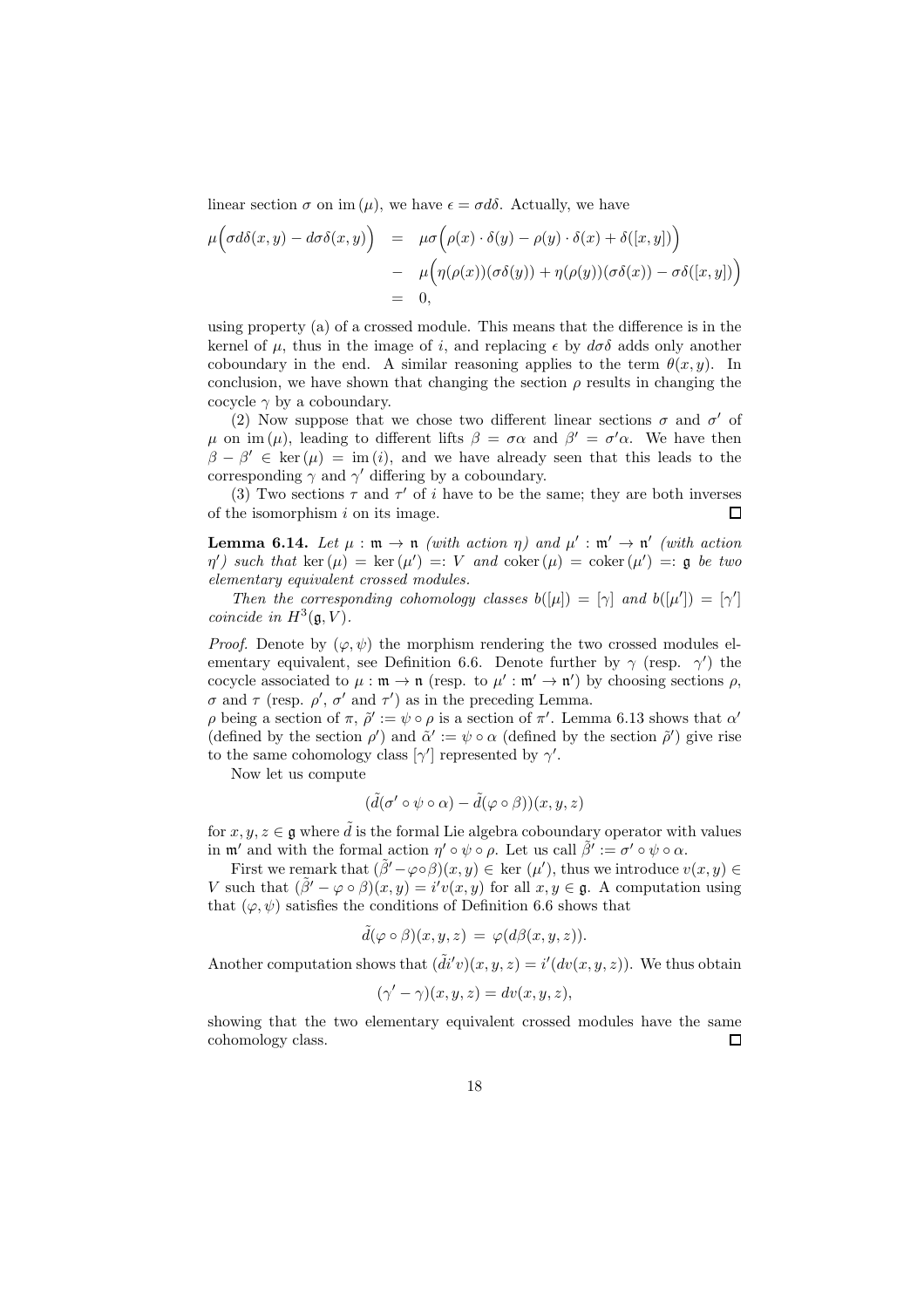In conclusion, we have constructed a well-defined map b associating to an equivalence class of crossed modules with kernel  $V$  and cokernel  $\mathfrak g$  a cohomology class in  $H^3(\mathfrak{g}, V)$ . Theorem 6.10 states that this map is an isomorphism of abelian groups.

# 7 Construction of crossed modules

In order to motivate the construction procedure which we present below let us go back to the four term exact sequence associated to a crossed module:

$$
0\to V\stackrel{i}{\to}{\mathfrak m}\stackrel{\mu}{\to} {\mathfrak n}\stackrel{\pi}{\to} {\mathfrak g}\to 0
$$

We have already seen that this is an exact sequence of Lie algebras. We derive from it now two short exact sequences of Lie algebras:

$$
0 \to \mathfrak{m}/i(V) \stackrel{\mu}{\to} \mathfrak{n} \stackrel{\pi}{\to} \mathfrak{g} \to 0,
$$

and

$$
0 \to V \stackrel{i}{\to} \mathfrak{m} \stackrel{\mu}{\to} \text{im } (\mu) \to 0.
$$

Obviously, the crossed module  $\mu : \mathfrak{m} \to \mathfrak{n}$  can be seen as the gluing of these two short exact sequences. The second sequence is a central extension, whereas the first is not in general, not even an abelian extension in general. We call this a general extension of Lie algebras.

Let us ask (some version of) the converse question: Given a Lie algebra  $\mathfrak{g}$ , a short exact sequence of g-modules

$$
0 \to V_1 \to V_2 \to V_3 \to 0 \tag{2}
$$

(regarded as a short exact sequence of abelian Lie algebras) and an abelian extension  $\mathfrak e$  of  $\mathfrak g$  by the abelian Lie algebra  $V_3$ 

$$
0 \to V_3 \to \mathfrak{e} \to \mathfrak{g} \to 0,\tag{3}
$$

is the Yoneda product of the sequences in Equations (2) and (3) a crossed module ? In case the sequence (3) is given by a 2-cocycle  $\alpha$ , we continue to use the notation  $\mathfrak{e} = V_3 \times_{\alpha} \mathfrak{g}$ .

**Theorem 7.1.** In the above situation, the gluing of sequences  $(2)$  and  $(3)$  is a crossed module, the associated 3-cocycle of which is the image of the 2-cocycle defining the central extension (3) under the connecting homomorphism in the long exact cohomology sequence associated to the coefficient sequence  $(2)$ .

Proof. Gluing the sequences in Equations (2) and (3) together, one obtains a map

$$
\mu: V_2 \to \mathfrak{e}.\tag{4}
$$

Writing  $\mathfrak{e} = V_2 \oplus \mathfrak{g}$  as vector spaces, we have  $\mu(v) = (v, 0)$ . On the other hand, the e-action  $\eta$  on  $V_2$  is induced by the action of  $\mathfrak g$  on  $V_2$ :  $\eta(w, x)(v) := x \cdot v$ ,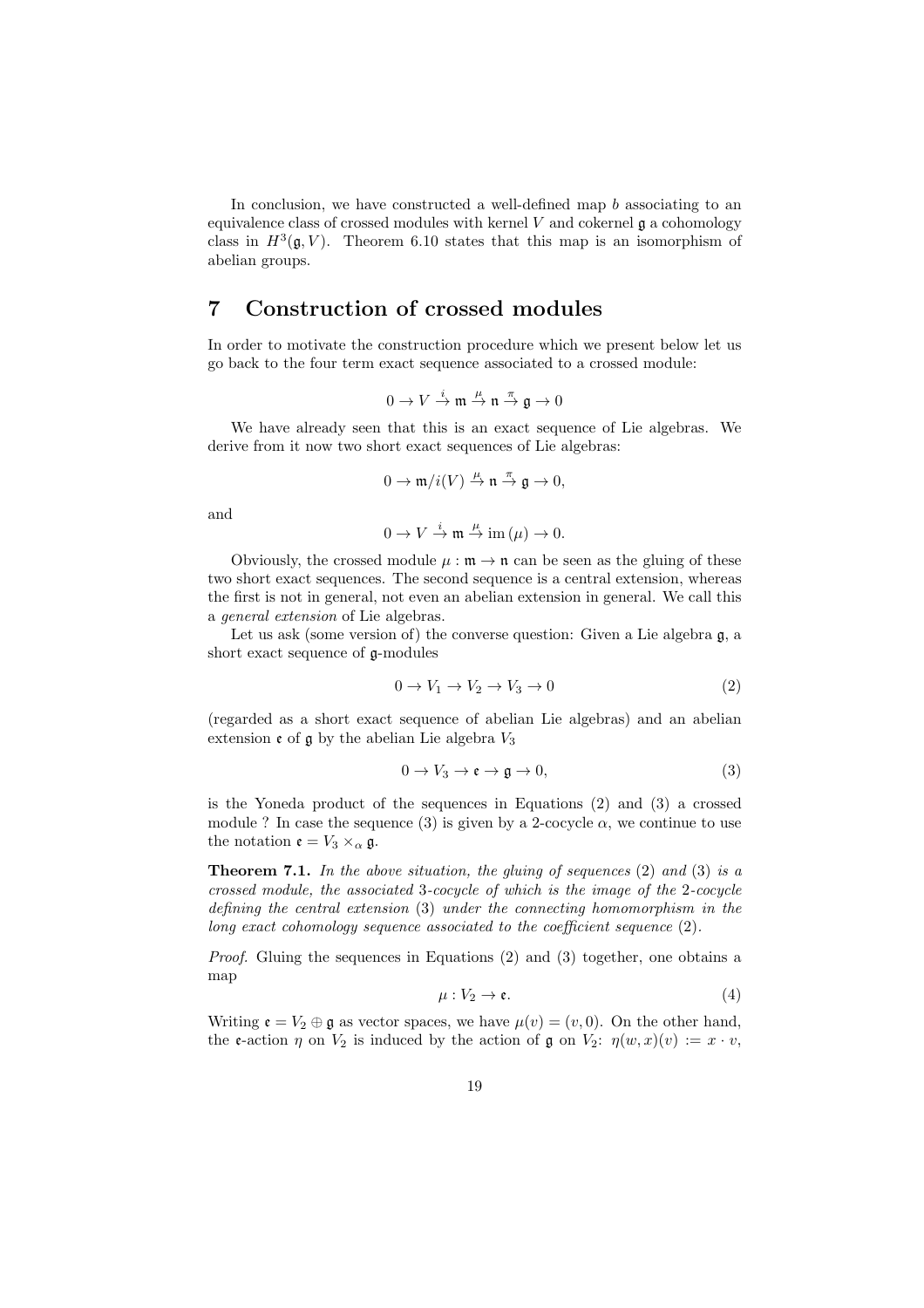where  $(w, x) \in \mathfrak{e}, v \in V_2$ . With these structures, condition (b) for a Lie algebra crossed module is trivially true, while condition (a) is true by definition of the bracket in the abelian extension:  $\mu(\eta(w, x)(v)) = (x \cdot v, 0) = [(w, x), (v, 0)].$ 

Now let us discuss the second claim. The short exact sequence (2) induces a short exact sequence of complexes

$$
0 \to C^*(\mathfrak{g}, V_1) \stackrel{i}{\to} C^*(\mathfrak{g}, V_2) \stackrel{\pi}{\to} C^*(\mathfrak{g}, V_3) \to 0.
$$

Take a cocycle  $\alpha \in C^2(\mathfrak{g}, V_3)$ , then the connecting homomorphism  $\partial : C^2(\mathfrak{g}, V_3) \to$  $C^3(\mathfrak{g}, V_1)$  is defined as follows:

$$
\beta \in \pi^{-1}(\alpha) \xrightarrow{\pi} \alpha
$$
  
\n
$$
C^2(\mathfrak{g}, V_1) \xrightarrow{i} C^2(\mathfrak{g}, V_2) \xrightarrow{\pi} C^2(\mathfrak{g}, V_3)
$$
  
\n
$$
d^{V_1}
$$
  
\n
$$
C^3(\mathfrak{g}, V_1) \xrightarrow{i} C^3(\mathfrak{g}, V_2) \xrightarrow{\pi} C^3(\mathfrak{g}, V_3)
$$
  
\n
$$
\partial \alpha := i^{-1}(d^{V_2}\beta) \xrightarrow{i} d^{V_2}\beta \xrightarrow{\pi} 0 = d^{V_3}\alpha
$$

Here we wrote elements on top resp. on bottom of the corresponding spaces, and denoted by  $d^{V_1}$ ,  $d^{V_2}$  and  $d^{V_3}$  the Lie algebra coboundaries with values in  $V_1$ ,  $V_2$  and  $V_3$  respectively. Summarizing,  $\partial \alpha$  is constructed by choosing an element β preimage of  $\alpha$  under  $\pi$ , taking  $d^{V_2} \beta$  and taking an preimage of  $d^{V_2} \beta$  under *i*. It is obvious that this is exactly how we constructed the 3-cocycle  $\gamma$  corresponding to a crossed module. Having stated the coincidence of the two constructions, it remains to take for  $\alpha \in C^2(\mathfrak{g}, V_3)$  the cocycle defining the abelian extension (3).  $\Box$ 

Now we can end the proof of Theorem 6.10 using the previous construction. Surjectivity of the map b from Theorem 6.10:

We have to show that given a cohomology class  $[\gamma] \in H^3(\mathfrak{g}, V)$ , there is a crossed module whose associated class is  $[\gamma]$ . *V* is here some  $\mathfrak{g}$ -module. As the category of g-modules posesses enough injectives, there is an injective g-module I and a monomorphism  $i: V \hookrightarrow I$ . Consider now the short exact sequence of g-modules:

$$
0 \to V \to I \to Q \to 0
$$

where  $Q$  is the cokernel of i. As  $I$  is injective, the long exact sequence in cohomology gives  $H^2(\mathfrak{g}, Q) \cong H^3(\mathfrak{g}, V)$ . Thus  $[\gamma]$  corresponds under the isomorphism (which is induced by the connecting homomorphism) to a class  $[\alpha] \in H^2(\mathfrak{g}, Q)$ , and the principal construction applied to the above short exact sequence of gmodules and the abelian extension of  $\mathfrak g$  by Q using the cocycle  $\alpha$  gives a crossed module whose class is a preimage under b of  $[\gamma]$ .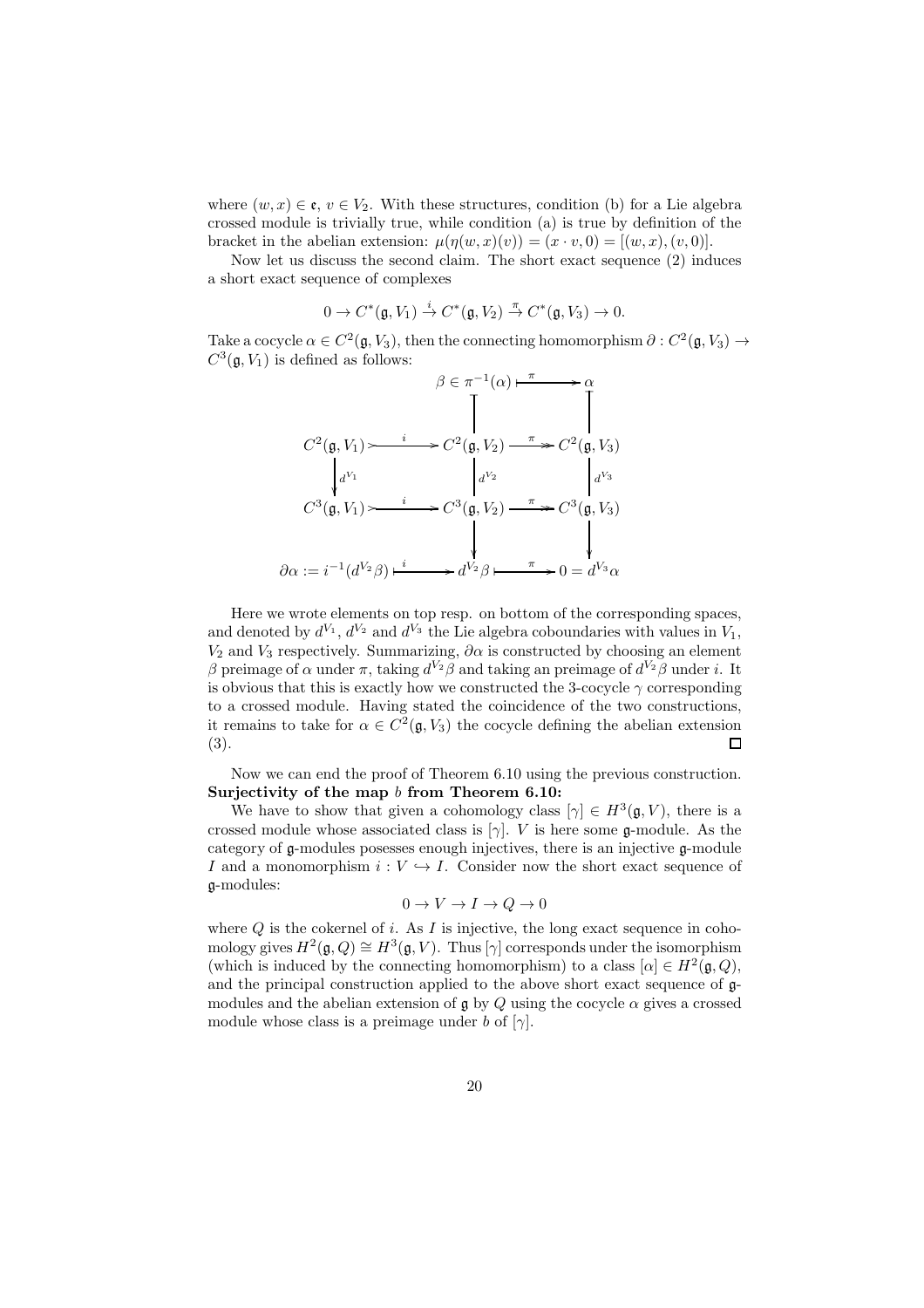#### Injectivity of the map b from Theorem 6.10:

It is clear that  $b$  is a homomorphism of abelian groups. Thus in order to show the injectivity of b, it suffices to show that its kernel is trivial.

(a) A crossed module

$$
0\to V\stackrel{i}{\to}{\mathfrak m}\stackrel{\mu}{\to} {\mathfrak n}\to {\mathfrak g}\to 0
$$

corresponding to the trivial cohomology class gives rise to a general extension

$$
0 \to \mathfrak{m} \to \mathfrak{e} \to \mathfrak{g} \to 0.
$$

Indeed, if  $[\theta] = 0$ , there exists  $\omega \in C^2(\mathfrak{g}, V)$  such that  $d\omega = \theta$ . Set  $\zeta := \beta(x, y) - i(\omega(x, y))$  for  $x, y \in \mathfrak{g}$ . Then

$$
d\zeta = d\beta - di\omega = d\beta - i(d\omega) = d\beta - i(i^{-1}(d\beta)) = 0,
$$

thus there exists an extension of  $\mathfrak g$  by  $\mathfrak m$  using the cocycle  $\zeta \in Z^2(\mathfrak g, \mathfrak m)$ .

(b) We now use this extension to construct a morphism of crossed modules. As a vector space,  $\mathfrak{e} = \mathfrak{m} \oplus \mathfrak{g}$ . We fix such a decomposition of  $\mathfrak{e}$  and call it product coordinates.

**Lemma 7.2.** The map m written in product coordinates as  $m : \mathfrak{m} \oplus \mathfrak{g} \rightarrow$ im  $(\mu) \oplus \mathfrak{g}, (a, x) \mapsto m(a, x) = (\mu(a), x)$  induces a morphism of crossed modules



Proof. The bracket in  $\mathfrak n$  reads in product coordinates

$$
[(a, x), (b, y)] = ([a, b] + x \cdot b - y \cdot a + \alpha(x, y), [x, y]),
$$

and the one in e reads

$$
[(a, x), (b, y)] = ([a, b] + x \cdot b - y \cdot a + \zeta(x, y), [x, y]).
$$

Now, applying  $\mu$  to the first component of the lower bracket gives the first component of the upper bracket thanks to the axioms of a crossed module and to  $\mu\beta = \alpha$ . The map is also compatible with the actions.  $\Box$ 

(c) The third step is to prove the following lemma: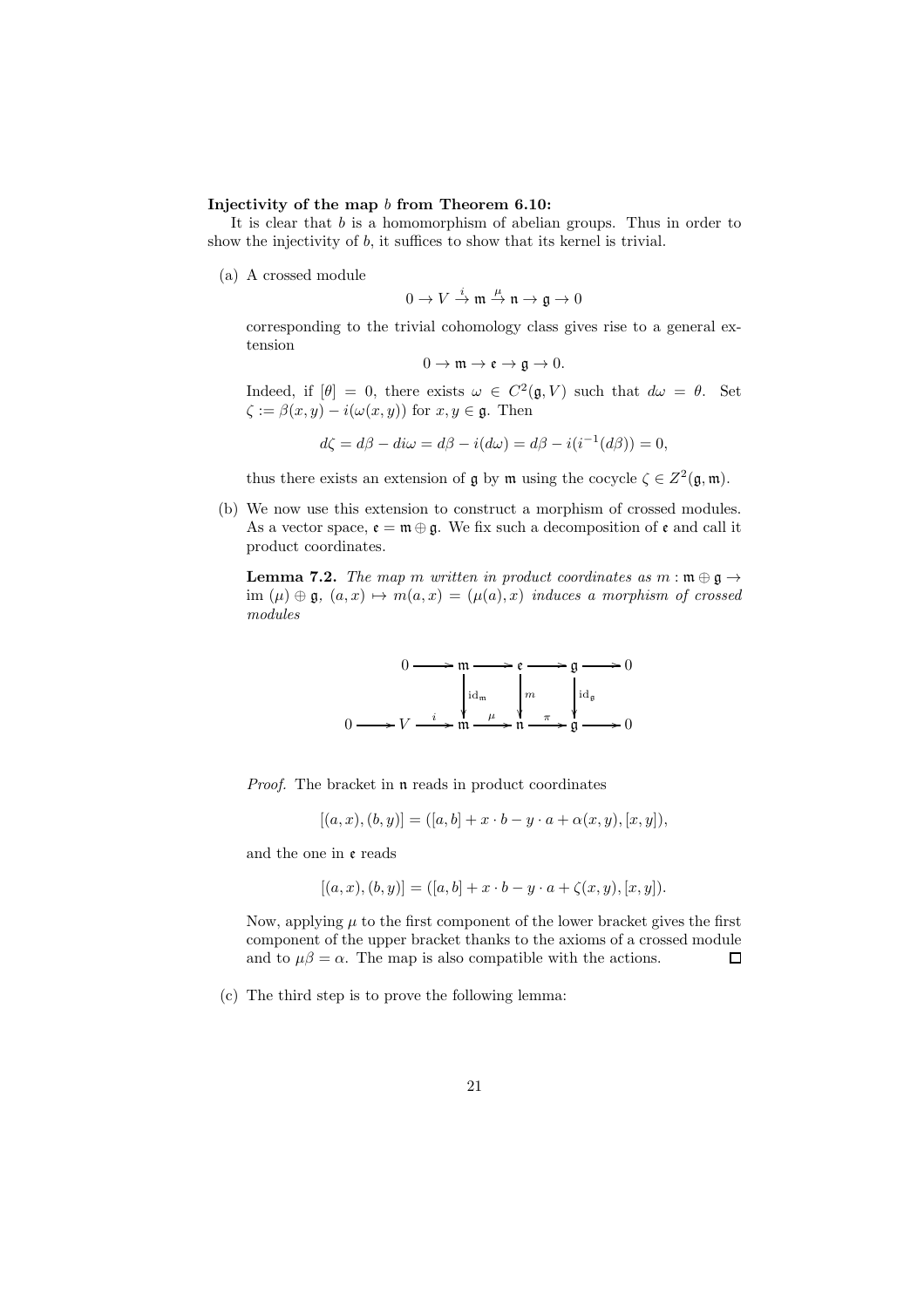Lemma 7.3. If a crossed module

$$
0\to V\to \mathfrak{m}\overset{\mu}{\to} \mathfrak{n}\to \mathfrak{g}\to 0
$$

admits a morphism

$$
0 \longrightarrow m \xrightarrow{\varphi} e \xrightarrow{\psi} g \longrightarrow 0
$$
  

$$
0 \longrightarrow V \xrightarrow{i} m \xrightarrow{d \text{Id}_m} m \xrightarrow{d \text{Id}_g} 0
$$
  

$$
0 \longrightarrow V \xrightarrow{i} m \xrightarrow{d} m \xrightarrow{\pi} g \longrightarrow 0,
$$

then it represents the zero equivalence class.

Proof. Indeed, in case there is a morphism as indicated, we have a commutative diagram



Thus  $\mu : \mathfrak{m} \to \mathfrak{n}$  represents the zero class (as equivalence class of crossed modules). We denoted by  $\text{incl}_1$  and  $\text{proj}_2$  once again the standard inclusion and projection maps. This concludes the proof of the Lemma, the injectivity of the map b, and thus the proof of Theorem 6.10.  $\Box$ 

Corollary 7.4. Every crossed module is equivalent to one coming from the principal construction.

# 8 Crossed modules as strict Lie 2-algebras

Here we highlight the interpretation of crossed modules of Lie algebras as strict Lie 2-algebras. A Lie 2-algebra is a categorified version of a Lie algebra. Categorification means the procedure of replacing in an algebraic structure the underlying sets and maps by categories and functors. This gives new, more sophisticated algebraic structures which are useful in physics in the context of higher gauge theory and in categorified representation theory which strives to define more powerful knot invariants, for example.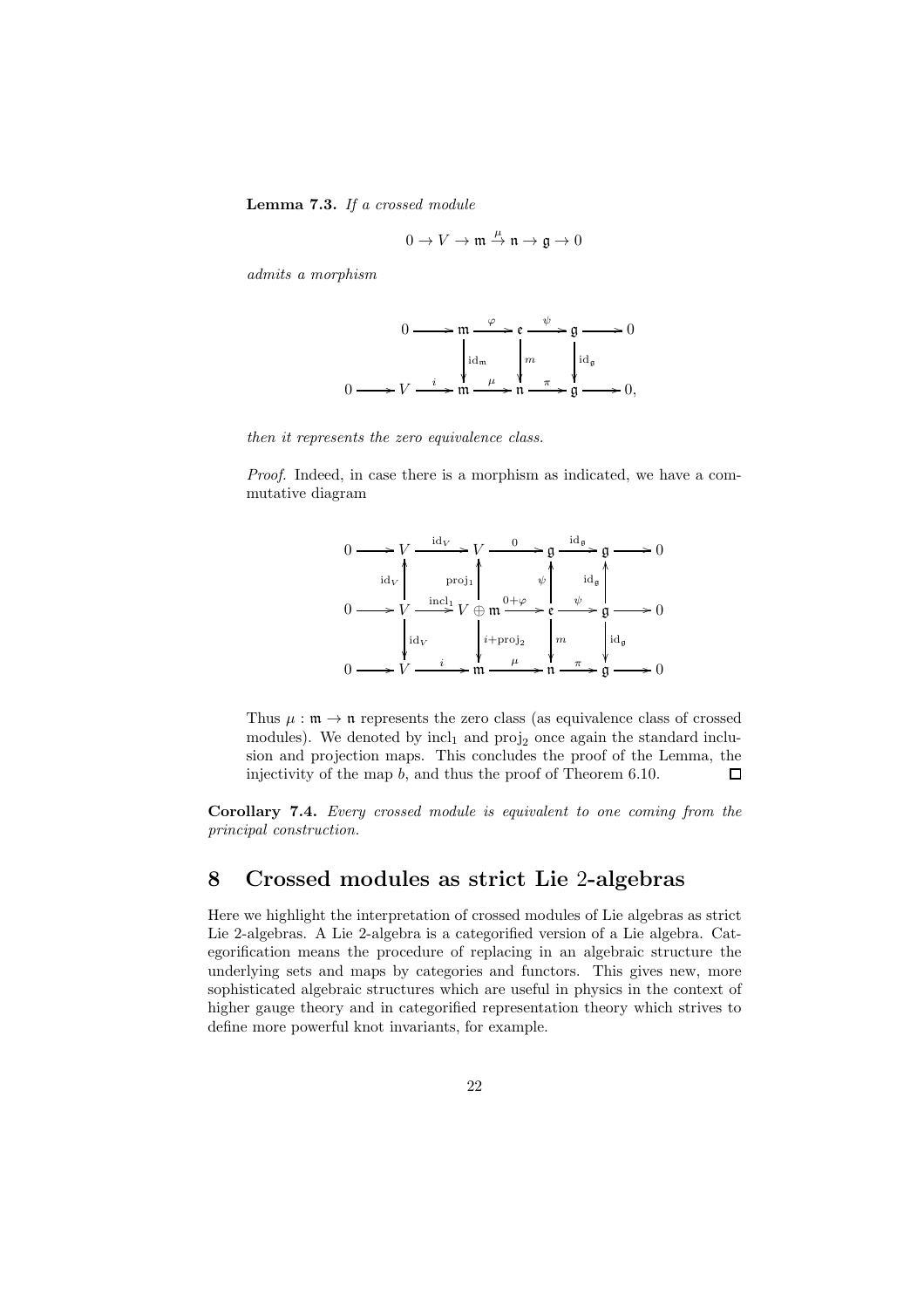#### 8.1 Categories and functors

A category C consists of a class (in general not a set !) of objects,  $\text{Ob}_{\mathcal{C}}$ , together with for any pair of objects  $X, Y \in Ob_{\mathcal{C}}$ , a set of morphisms  $Mor(X, Y)$  from X to Y and a composition map

comp : Mor<sub>C</sub>
$$
(X, Y) \times Mor_C(Y, Z) \rightarrow Mor_C(X, Z)
$$

such that

- (1) For any  $X \in \mathrm{Ob}_{\mathcal{C}}$ , there is a distinguished  $\mathrm{id}_X \in \mathrm{Mor}_{\mathcal{C}}(X, X)$ .
- (2) The composition comp is associative.
- (3) The morphism  $\mathrm{id}_X$  is a left and right unit with respect to comp.

Categories have mainly two uses: On the one hand, they provide a more abstract level to carry out some constructions and permit to better understand them. This is the category theory which deals with large categories like for example the category of sets Sets, the category of groups Grp or the category of k-vector spaces Vect. In all these three cases, the objects of the category are indicated (i.e. are sets, groups resp. k-vector spaces), while the morphisms are structure preserving maps (i.e. maps, group homomorphisms resp. k-linear maps). There are logical problems arising when dealing with large categories like the category of sets and we do not want to discuss how they are going to be solved, but they can be solved.

On the other hand, there are small categories which are categories where the class of objects forms a set. These are the categories which are studied as an algebraic structure: A category can be understood in this sense as a monoid with many objects (i.e. a monoid where not all elements are composable). We will take this latter point of view in the following.

As always in algebra, after introducing the objects which are studied, one has to introduce the structure preserving morphisms. For categories, these are the functors. A functor  $\mathfrak{F} : \mathcal{C} \to \mathcal{D}$  is a prescription assigning to each object  $X \in Ob_{\mathcal{C}}$  an object  $\mathfrak{F}(X) \in Ob_{\mathcal{D}}$  and to each morphism  $f \in Mor_{\mathcal{C}}(X, Y)$  a morphism  $\mathfrak{F}(f) \in \text{Mor}_{\mathcal{D}}(\mathfrak{F}(X), \mathfrak{F}(Y))$  such that identities are sent to identities and compositions are sent to compositions.

Many constructions in mathematics are functorial, i.e. con be interpreted as functors between categories. For example, the free group on a set defines a functor from Sets to Grp which is related to the functor  $U :$  Grp  $\rightarrow$  Sets which sends a group  $G$  to its underlying set  $U(G)$  which is nothing but the set  $G$ .

#### 8.2 Strict 2-vector spaces and 2-term complexes

Fix a field k of characteristic 0. In these notes, a 2-vector space V over k is simply a category object in Vect, the category of vector spaces. This means that V consists of a vector space of arrows  $V_1$ , a vector space of objects  $V_0$ , linear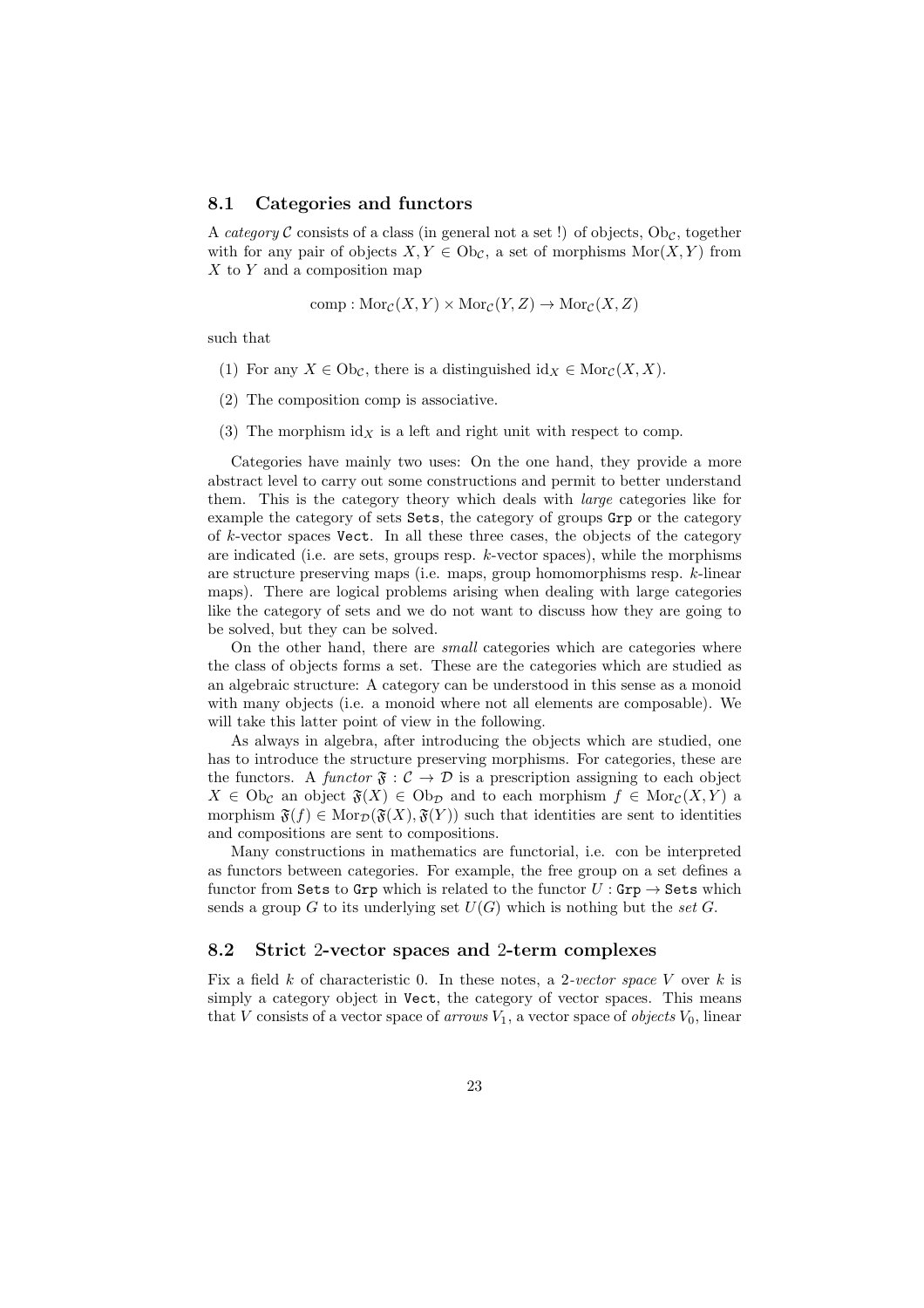maps  $V_1 \xrightarrow[t]{s} V_0$  called *source* and *target*, a linear map  $i: V_0 \to V_1$ , called object inclusion, and a linear map

$$
m: V_1 \times_{V_0} V_1 \to V_1,
$$

which is called the *categorical composition*. These data are supposed to satisfy the usual axioms of a category.

An equivalent point of view is to view a 2-vector space as a 2-term chain complex of vector spaces  $d: C_1 \to C_0$ . The equivalence is spelt out as follows: One passes from a category object in Vect (given by  $V_1 \stackrel{s}{\underset{t}{\longrightarrow}} V_0$ ,  $i: V_0 \to V_1$ etc) to a 2-term complex  $d: C_1 \to C_0$  by taking  $C_1 := \text{ker}(s), d := t|_{\text{ker}(s)}$  and  $C_0 = V_0$ . In the reverse direction, to a given 2-term complex  $d: C_1 \rightarrow C_0$ , one associates  $V_1 = C_0 \oplus C_1$ ,  $V_0 = C_0$ ,  $s(c_0, c_1) = c_0$ ,  $t(c_0, c_1) = c_0 + d(c_1)$ , and  $i(c_0) = (c_0, 0)$ . The only subtle point is here that the categorical composition m is already determined by  $V_1 \xrightarrow[t]{s} V_0$  and  $i : V_0 \to V_1$ . Namely, writing an arrow  $c_1 =: f$  with  $s(f) = x$ ,  $t(f) = y$ , i.e.  $f : x \mapsto y$ , one denotes the *arrow* part of f by  $\vec{f} := f - i(s(f))$ , and for two composable arrows  $f, g \in V_1$ , the composition  $m$  is then defined by

$$
f \circ g := m(f, g) := i(x) + \vec{f} + \vec{g}.
$$

Observe that we use here Baez-Crans convention on the composition, i.e. we compose from left to right (the source of  $f \circ q$  is the source of f and not the source of g like in usual composition).

#### 8.3 Strict Lie 2-algebras and crossed modules

Definition 8.1. A strict Lie 2-algebra is a category object in the category Lie of Lie algebras over k.

This means that it is the data of two Lie algebras,  $g_0$ , the Lie algebra of objects, and  $\mathfrak{g}_1$ , the Lie algebra of arrows, together with morphisms of Lie algebras  $s, t : \mathfrak{g}_1 \to \mathfrak{g}_0$ , source and target, a morphism  $i : \mathfrak{g}_0 \to \mathfrak{g}_1$ , the object inclusion, and a morphism  $m : \mathfrak{g}_1 \times_{\mathfrak{g}_0} \mathfrak{g}_1 \to \mathfrak{g}_1$ , the *composition of arrows*, such that the usual axioms of a category are satisfied.

Theorem 8.2. Strict Lie 2-algebras are in one-to-one correspondence with crossed modules of Lie algebras.

*Proof.* Given a Lie 2-algebra  $\mathfrak{g}_1 \stackrel{s}{\longrightarrow} \mathfrak{g}_0$ ,  $i : \mathfrak{g}_0 \to \mathfrak{g}_1$ , the corresponding crossed module is defined by

$$
\mu := t|_{\ker(s)} : \mathfrak{m} := \ker(s) \to \mathfrak{n} := \mathfrak{g}_0.
$$

The action of  $\mathfrak n$  on  $\mathfrak m$  is given by

$$
n \cdot m := [i(n), m],
$$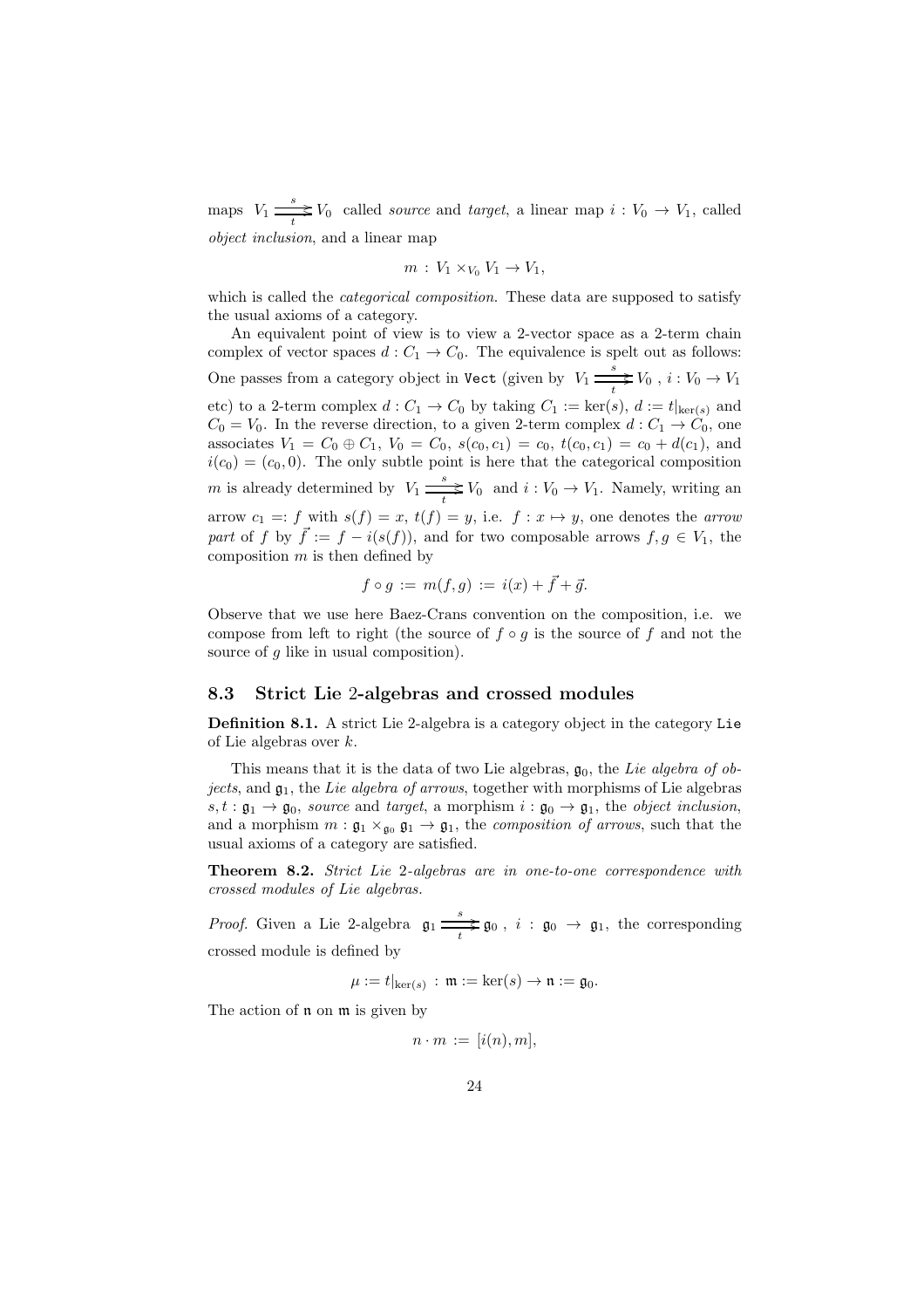for  $n \in \mathfrak{n}$  and  $m \in \mathfrak{m}$  (where the bracket is taken in  $\mathfrak{g}_1$ ). This is well defined and an action by derivations. Axiom (a) follows from

$$
\mu(n \cdot m) = \mu([i(n), m]) = [\mu \circ i(n), \mu(m)] = [n, \mu(m)].
$$

Axiom (b) follows from

$$
\mu(m) \cdot m' = [i \circ \mu(m), m'] = [i \circ t(m), m'] = [m + r, m'] = [m, m']
$$

by writing  $i \circ t(m) = m + r$  with  $r \in \text{ker}(t)$  and by using that  $\text{ker}(t)$  and  $\text{ker}(s)$ in a Lie 2-algebra commute. This is shown in Lemma 8.3 after the proof.

On the other hand, given a crossed module of Lie algebras  $\mu : \mathfrak{m} \to \mathfrak{n}$ , associate to it

$$
\mathfrak{m} \rtimes \mathfrak{n} \xrightarrow[t]{s} \mathfrak{m} , i : \mathfrak{n} \to \mathfrak{m} \rtimes \mathfrak{n}
$$

with  $s(m, n) = n$ ,  $t(m, n) = \mu(m) + n$ ,  $i(n) = (0, n)$ , where the semi-direct product Lie algebra  $m \times n$  is built from the given action of n on m. Let us emphasize that  $m \times n$  is built from the Lie algebra n and the n-module m; the bracket of m does not intervene here. The composition of arrows is already encoded in the underlying structure of 2-vector space, as remarked in the previous subsection. In the second lemma below, we show that the composition is a morphism of Lie algebras.  $\Box$ 

#### **Lemma 8.3.** [ $ker(s)$ ,  $ker(t)$ ] = 0 in a Lie 2-algebra.

Proof. The fact that the composition of arrows is a homomorphism of Lie algebras gives the following "middle four exchange" (or functoriality) property

$$
[g_1, g_2] \circ [f_1, f_2] = [g_1 \circ f_1, g_2 \circ f_2]
$$

for composable arrows  $f_1, f_2, g_1, g_2 \in \mathfrak{g}_1$ . Now suppose that  $g_1 \in \text{ker}(s)$  and  $f_2 \in \text{ker}(t)$ . Then denote by  $f_1$  and by  $g_2$  the identity (w.r.t. the composition) in  $0 \in \mathfrak{g}_0$ . As these are identities, we have  $g_1 = g_1 \circ f_1$  and  $f_2 = g_2 \circ f_2$ . On the other hand,  $i$  is a morphism of Lie algebras and sends  $0\in\mathfrak{g}_0$  to the  $0\in\mathfrak{g}_1.$ Therefore we may conclude

$$
[g_1, f_2] = [g_1 \circ f_1, g_2 \circ f_2] = [g_1, g_2] \circ [f_1, f_2] = 0.
$$

**Lemma 8.4.** Given a crossed module of Lie algebras  $\mu : \mathfrak{m} \to \mathfrak{n}$ , the composition of the underlying 2-vector space of the precategory  $\mathfrak{m} \rtimes \mathfrak{n} \xrightarrow[t]{s} \mathfrak{n}$  is a morphism of Lie algebras.

*Proof.* Every morphism  $f = (m, n) \in \mathfrak{m} \times \mathfrak{n}$  is described in the underlying 2-vector space by its starting point  $s(f) = s(m, n) = n$  and its arrow part

 $\Box$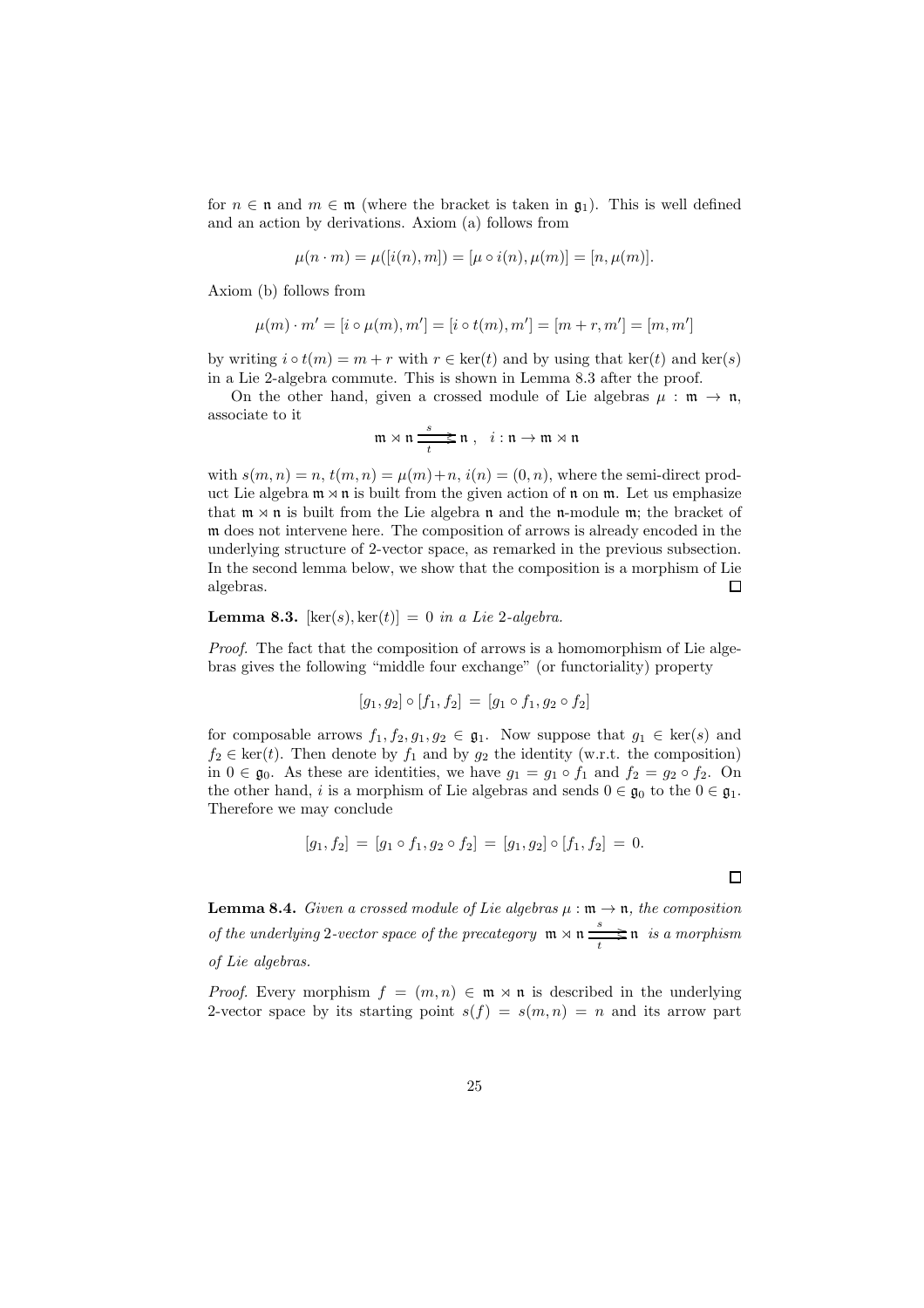$\vec{f} = f - i(s(f)) = (m, 0)$ . We have to show the double-four-echange law, i.e. for composable arrows  $f_1, f_2, g_1, g_2$  we need to show

$$
[g_1 \circ f_1, g_2 \circ f_2] = [g_1, g_2] \circ [f_1, f_2].
$$

Here it is understood that  $g_i : x_i \mapsto y_i$  and  $f_i : y_i \mapsto z_i$  for  $i = 1, 2$ . The fact that the two are composable means that  $t(g_i) = y_i = s(f_i)$  for  $i = 1, 2$ . Now translate all this into elements of the semidirect product. We call  $g_i = (m_i, n_i)$ and  $f_i = (m'_i, n'_i)$  for  $i = 1, 2$ , and the composability means now  $t(m_i, n_i) =$  $\mu(m_i) + n_i = n'_i = s(f_i)$  for  $i = 1, 2$ .

We compute

$$
[g_1 \circ f_1, g_2 \circ f_2] = [i(s(g_1)) + \vec{g_1} + \vec{f_1}, i(s(g_2)) + \vec{g_2} + \vec{f_2}]
$$
  
\n
$$
= [(0, n_1) + (m_1, 0) + (m'_1, 0), (0, n_2) + (m_2, 0) + (m'_2, 0)]
$$
  
\n
$$
= [(m_1 + m'_1, n_1), (m_2 + m'_2, n_2)]
$$
  
\n
$$
= ([m_1 + m'_1, m_2 + m'_2] + n_1 \cdot (m_2 + m'_2) - n_2 \cdot (m_1 + m'_1), [n_1, n_2]).
$$

This is to compare with

$$
[g_1, g_2] \circ [f_1, f_2] = i(s([g_1, g_2])) + \overrightarrow{[g_1, g_2]} + \overrightarrow{[f_1, f_2]}
$$
  
= 
$$
([m_1, m_2] + n_1 \cdot m_2 - n_2 \cdot m_1 +
$$
  
+ 
$$
[m'_1, m'_2] + n'_1 \cdot m'_2 - n'_2 \cdot m'_1, [n_1, n_2])
$$

because

$$
[g_1, g_2] = [(m_1, n_1), (m_2, n_2)]
$$
  
= 
$$
([m_1, m_2] + n_1 \cdot m_2 - n_2 \cdot m_1, [n_1, n_2])
$$

and 
$$
\overrightarrow{[g_1, g_2]} = ([m_1, m_2] + n_1 \cdot m_2 - n_2 \cdot m_1, 0)
$$

and 
$$
\overrightarrow{[f_1, f_2]} = ([m'_1, m'_2] + n'_1 \cdot m'_2 - n'_2 \cdot m'_1, 0).
$$

The equality of these two expressions now follows from the following computation, where we use the  $\mu(m_i) + n_i = n'_i$  for  $i = 1, 2$  and property (b) (i.e.  $\mu(m) \cdot m' = [m, m']$ :

$$
[m'_1, m_2] + [m_1, m'_2] + n_1 \cdot m'_2 - n_2 \cdot m'_1 - n'_1 \cdot m_2 + n'_2 \cdot m'_1 =
$$
  
= 
$$
[m'_1, m_2] + [m_1, m'_2] + n_1 \cdot m'_2 - n_2 \cdot m'_1 - (n_1 + \mu(m_1)) \cdot m'_2 + (n_2 + \mu(m_2)) \cdot m'_1 =
$$
  
= 
$$
[m'_1, m_2] + [m_1, m'_2] - \mu(m_1) \cdot m_2 + \mu(m_2) \cdot m'_1 = 0.
$$

 $\Box$ 

Remark 8.5. (a) It is implicit in the previous proof that starting from a crossed module  $\mu : \mathfrak{m} \to \mathfrak{n}$ , passing to the Lie 2-algebra  $\mathfrak{g}_1 \stackrel{s}{\longrightarrow} \mathfrak{g}_0$ ,